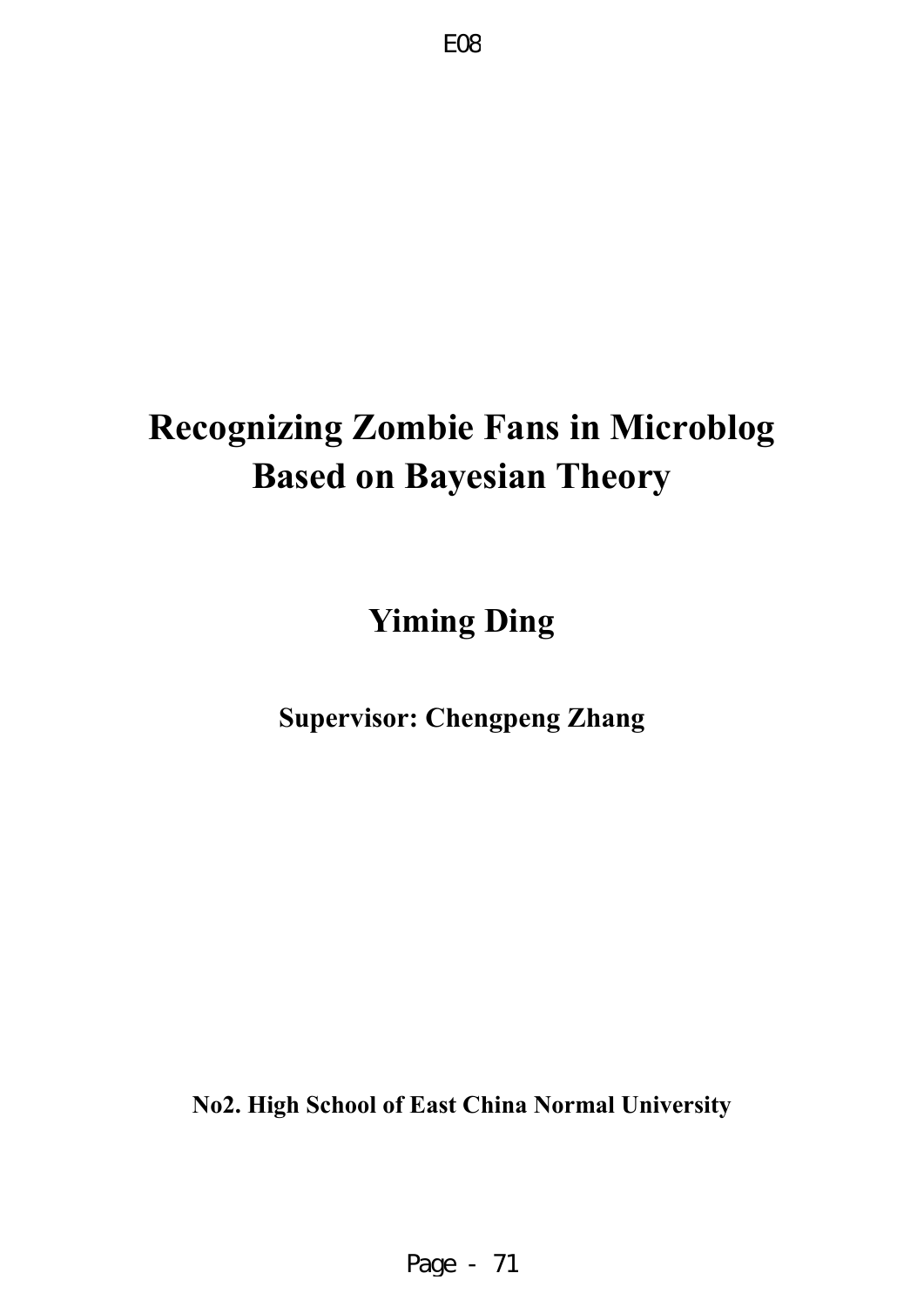# **Abstract**

<span id="page-1-0"></span>As the Microblog experiences an explosive growth in popularity, it plays an increasingly important role in various fields of science and economics. Recently, a rampant spread of zombie fans impedes the development of Microblog. Zombie fans are malicious accounts artificially created in large quantities and manipulated by computer programs. They detract the reliability of the information in Microblog, as well as damage the Internet security. However, most of existing methods to recognize zombie fans are not effective enough and can hardly adjust to the rapid evolution of these artificial followers. Therefore, in this paper, seven zombie fan recognition models with different sample characteristics are established based on Bayesian Theory. Then, the model with best recognition capability is selected based on ROC Curve and AUC, with its performance tested by examples with Sina Microblog data. Finally, a MATLAB user interface is created. The numerical results indicate that the recognition model with combined sample characteristics of icon, following number, follower-following ratio and following-tweet ratio shows the best recognition performance, whose recall and precision reach 92.37% and 98.37% respectively under the threshold of 0.7. **Key words:** Microblog, zombie fans, Bayesian Theory, recognition model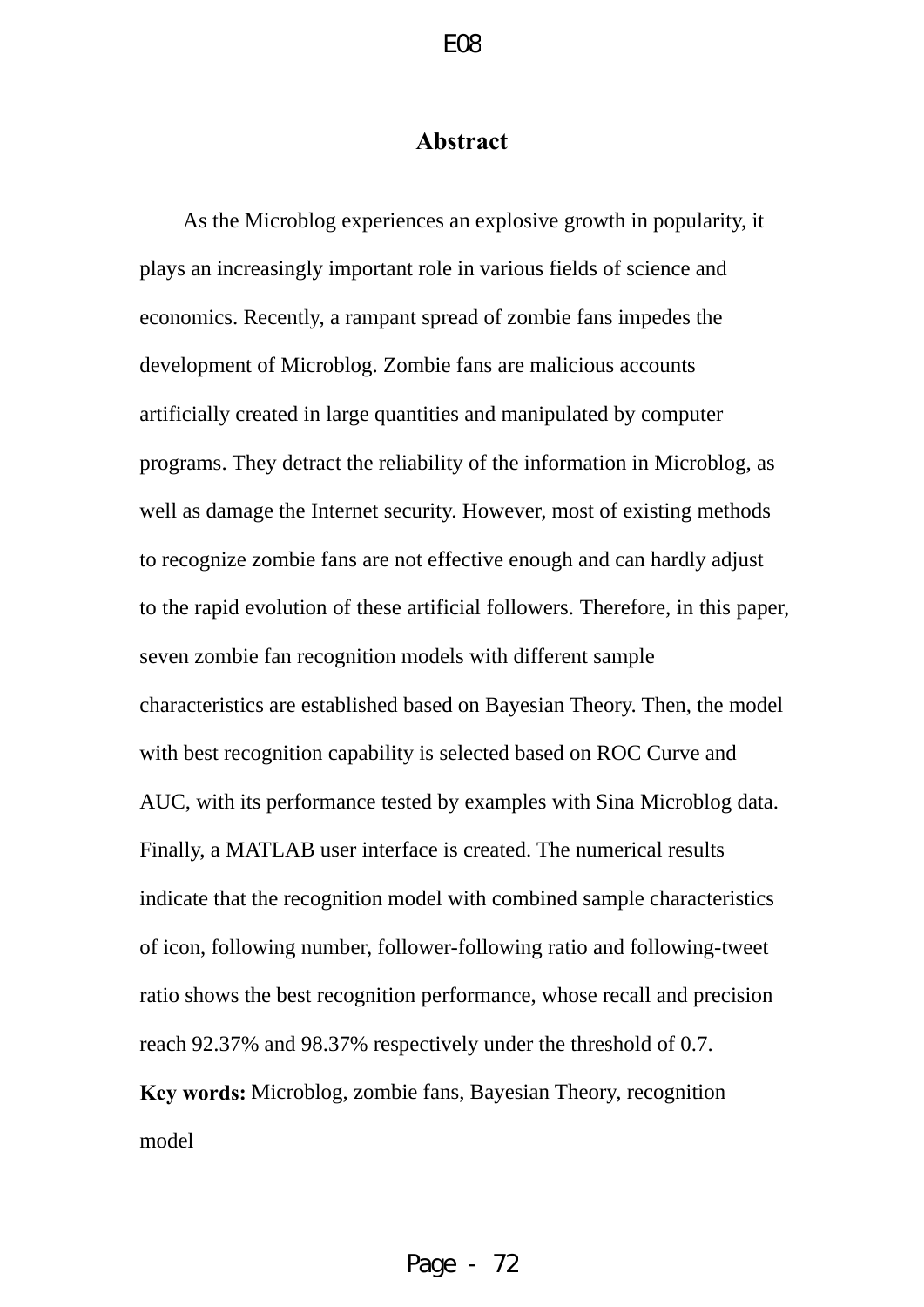# Contents

| 1. |  |
|----|--|
|    |  |
|    |  |
|    |  |
| 2. |  |
|    |  |
|    |  |
|    |  |
|    |  |
|    |  |
|    |  |
|    |  |
| 3. |  |
|    |  |
|    |  |
| 4. |  |
| 5. |  |
|    |  |
|    |  |
|    |  |
|    |  |
|    |  |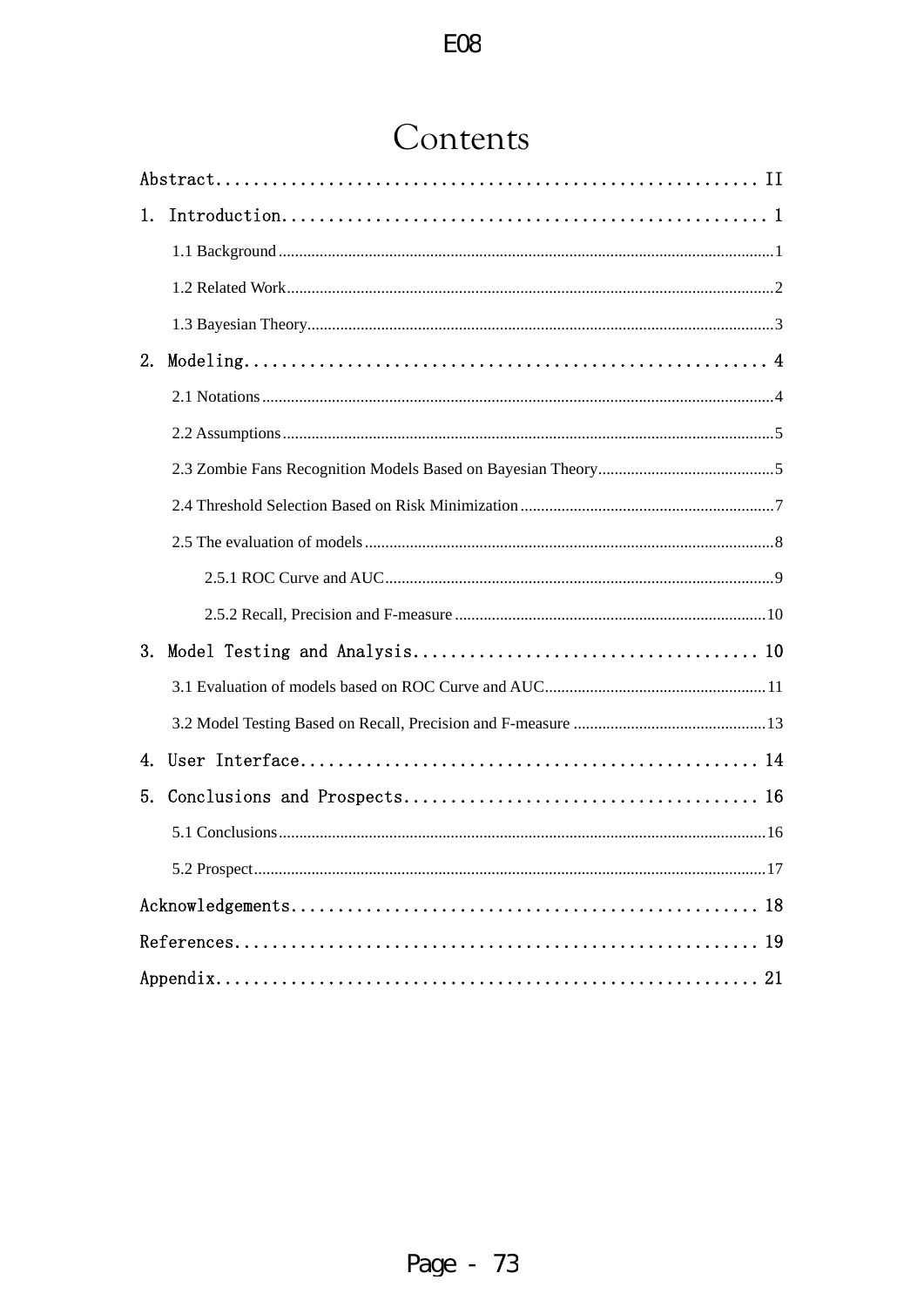# <span id="page-3-0"></span>**1. Introduction**

#### **1.1 Background**

With the wide spread and rapid development of Internet, Microblog has experienced an explosive growth in popularity home and abroad. As reported in March 2013, Sina Microblog, the top Microblog in China, has attracted more than 500 million registered users, neck and neck with Twitter, the most influential Microblog in the world. Thus, considered as a network platform for instant communication, a new approach for marketing, and the basis of social studies, Microblog plays important roles in various fields of economics and science.

In Microblog, a fan is defined as a follower who pays constant attention to a certain user. Therefore, it is widely acknowledged that the more fans a user possesses, the more influential he is. The consensus, however, provokes a contest in number of fans between users, thus leading to the business of zombie  $fans^{[1]}$ .

Zombie fans, created in large quantities, aim at either advertising or increasing follower number of certain users. They are manipulated by computer programs, thus possessing no human emotion. As a result, the fake credit, popularity and information caused by zombie fans detract the reliability of the information in Microblog, pose negative effect on the credibility and integrity of Microblog marketing, as well as decelerate the development of burgeoning online social platform.

According to the zombie fans sellers on Taobao, there are four levels of zombie fans available for Sina Microblog: 1)primary zombie fans, which have no icon, followers or tweets (Microblog articles), easily detected by existing methods adopted; 2) junior zombie fans, which do have icons but no followers or tweets, partly detected by existing methods adopted; 3)senior zombie fans which have icon, fans and tweets, hardly detected by existing methods adopted; 4) top zombie fans, which resemble real users, even partly authorized by the official.

Although actions have been taken to cope with the rampant zombie  $fans^{[2]}$ , those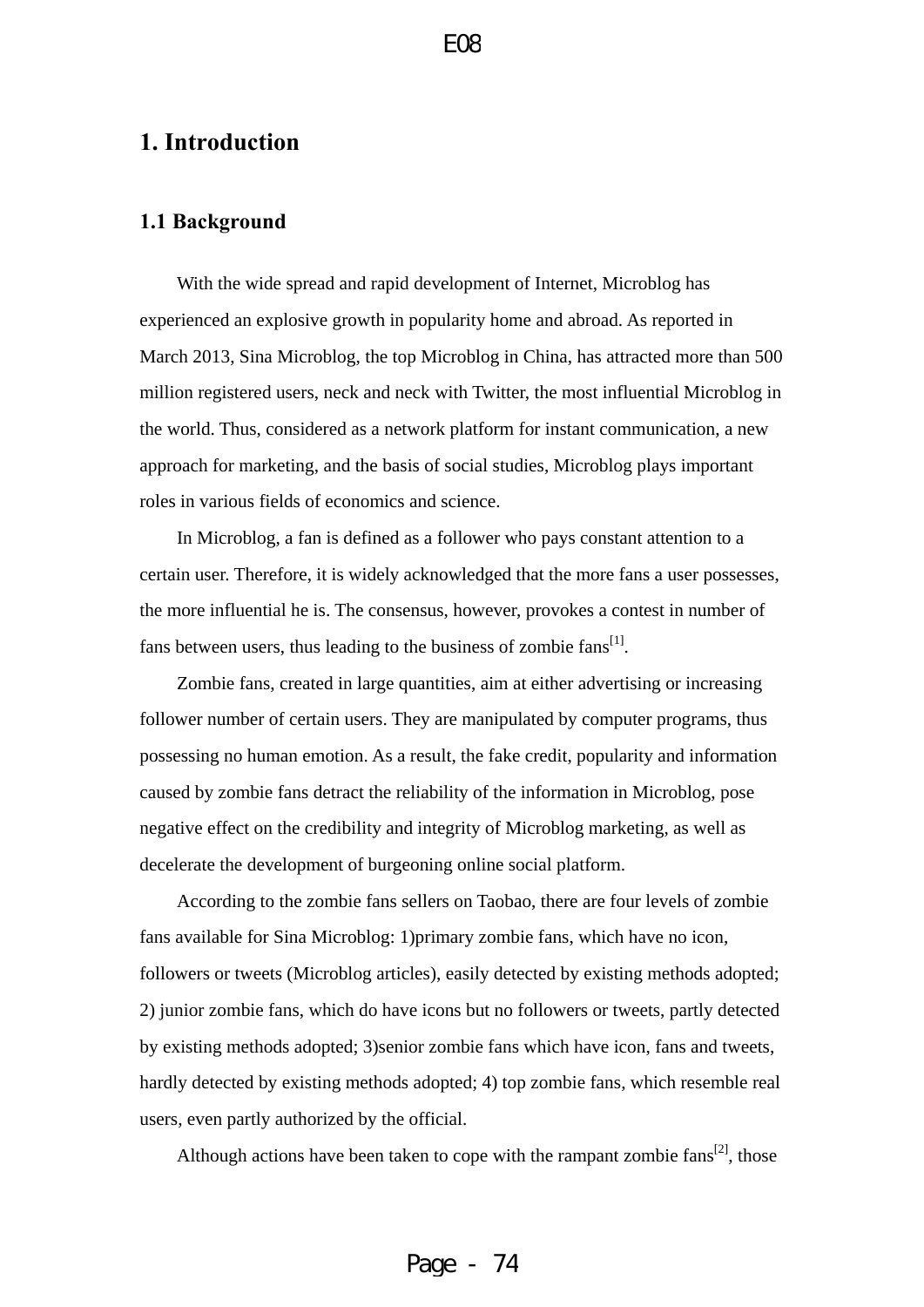<span id="page-4-0"></span>artificial followers are still running their course for most methods employed are merely effective to ones with obvious clues but ineffectual to those well disguised. Moreover, adopting simple criteria to distinguish zombie fans, these methods are likely to mistake newly registered users for zombie fans<sup>[3]</sup>.

Therefore, in this paper, we build mathematical models based on Bayesian theory to recognize zombie fans. The models can be applied to practice after studying the samples of real users and zombie fans, achieving both theoretical and practical significance.

#### **1.2 Related Work**

To cope with the spread of zombie fans, both officials and non-officials parties have taken actions. However, most of methods are only effectual in recognizing zombie fans with apparent traits, and bear high possibility of erroneous judgment. Thus, zombie fans have aroused the interest of scholars home and abroad, who attempt to solve the problems caused by zombie fans from different aspects.

Based on the properties of Microblog in China, a variety of proposals are put forward. Ref. [1] defines and classifies zombie fans, analyzes their behavior characteristics and propounds fundamental suggestions on zombie fans recognition. Ref. [4] proposes a method to reduce the impact of zombie fans according to the users' existing form and the characteristics of relationship between them. Ref. [5] proposes an intelligent classification method based on the characteristics of registered usernames, but it does not make full use of information other than usernames. Ref. [6] builds a classifier based on support vector machine (SVM) combined with the features selected from the user profile and tweets, and the accuracy of this method reaches 91%. However, the SVM algorithm has difficulty to train a large number of samples, which limits its capability of the application.

Scholars abroad have acquired more significant achievements in the study of zombie fans. Based on Twitter, Ref. [7] establishes a complete system to classify human (real users), bots (users controlled by automatic programs), and cyborg (users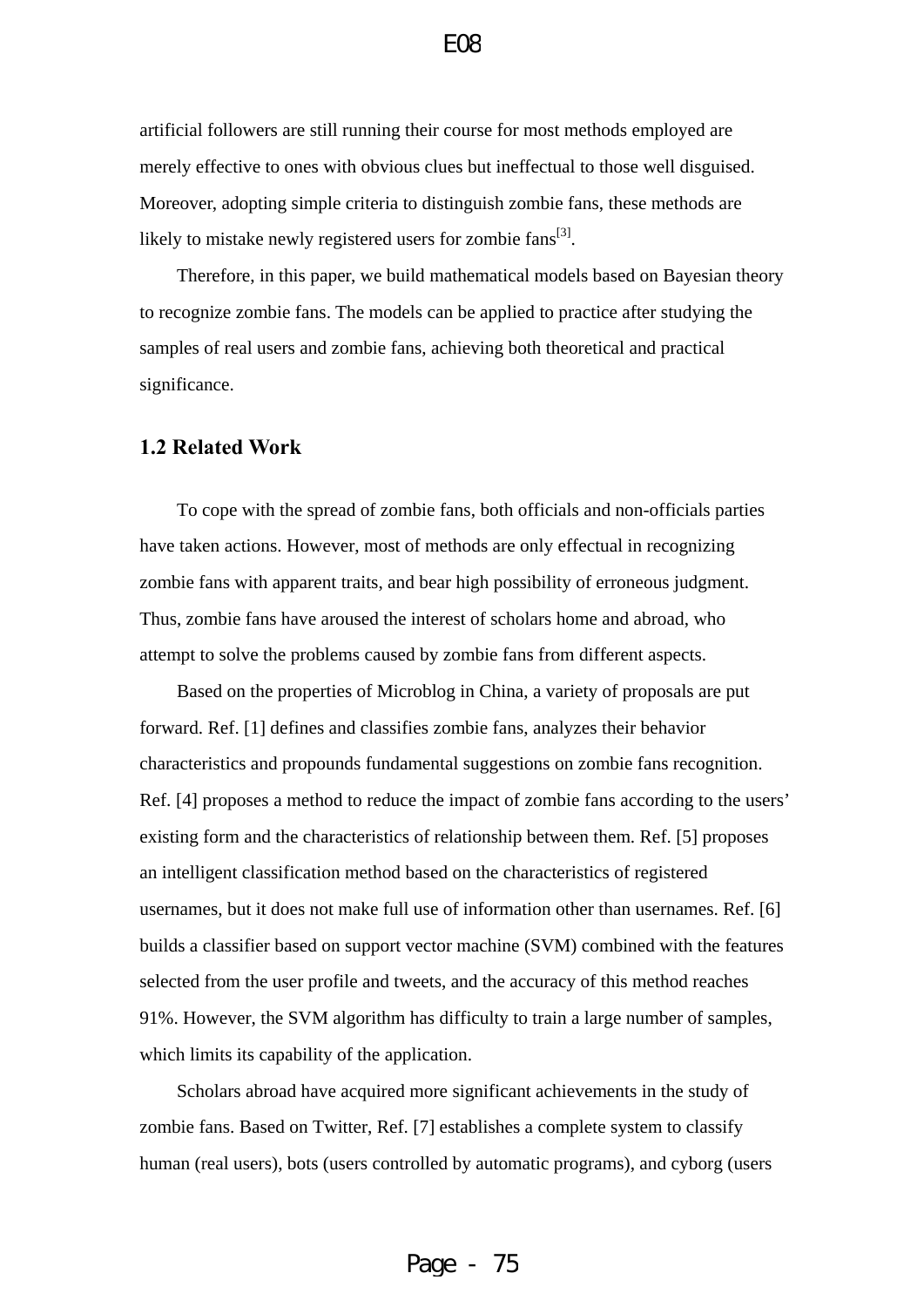<span id="page-5-0"></span>partly controlled by automatic programs) in terms of tweeting behavior, tweet content, and account properties. However, the properties of Twitter significantly differs from those of Microblogs widely used in China in various aspects such as review function, repost mode, etc.

Bayesian Theory is one of the basic statistical methods, which reduces uncertainty by sampling and revising priori information<sup>[8]</sup>. It is widely applied in fields of information classification, prediction and decision for its capability of information fusion. In spam filtering, for example, the Bayesian method proves to be effective compared with other existing methods $^{[9]}$ .

In summary, there is a lack of effectual methods for recognizing Microblog zombie fans especially in China. Therefore, in this paper, we build models based on Bayesian Theory to recognize zombie fans and validate the models with numerical analysis.

#### **1.3 Bayesian Theory**

Bayesian Theory<sup>[8]</sup> is one of the basic statistical methods, which predicts the posterior probability by using the prior probability and the sample data. Thus Bayesian theory is a method that can predict the future by the past, whose process resembles the updating and fusion of knowledge and information.

Assume that  $n$  events do not interfere with one another and  $N$  is another event. According to Bayesian Theory, we have

$$
P(M_i | N) = \frac{P(N | M_i) \cdot P(M_i)}{P(N)} \tag{1}
$$

In formula (1),  $P(M_i)$   $(i = 1, 2, \dots n)$  denotes the prior probability of the occurrence of event  $M_i$  ( $i = 1, \dots, n$ ).  $P(N | M_i)$  denotes the conditional probability that event *N* occurs given that event  $M_i$  has occurred, which is called likelihood probability and shows the sample information.  $P(N)$  denotes the probability of the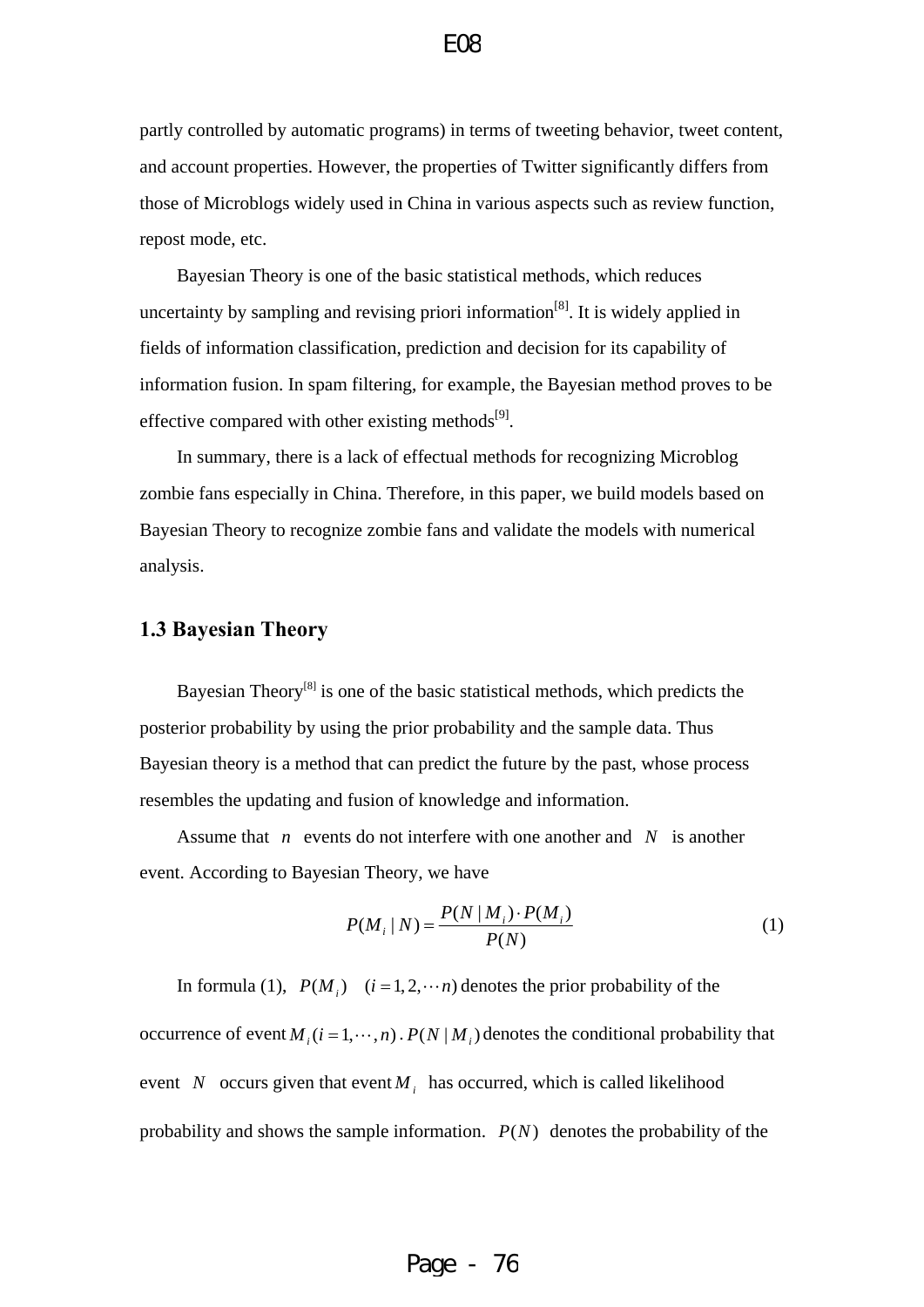<span id="page-6-0"></span>occurrence of event N, where  $P(N) = \sum P(N|M_i) \cdot P(M_i)$ .  $P(M_i|N)$  denotes 1  $(N) = \sum P(N | M_i) \cdot P(M_i)$ *n*  $i^{j}$ <sup>*i*</sup>  $i^{m}$ *i*  $P(N) = \sum P(N|M_i) \cdot P(M)$  $=\sum_{i=1} P(N|M_i) \cdot P(M_i) \cdot P(M_i | N)$ 

the conditional probability that event  $M_i$  occurs given that event N has occurred. It's the posterior probability of the occurrence of  $M_i$ , which results from the combination of prior probability and likelihood probability.

# **2. Modeling**

There are essential differences between characteristic of zombie fans and real users, for zombie fans are created for certain purposes and manipulated by computer programs. In order to model based on real data, we collect samples of zombie fans by purchasing them from online fans sellers, and collect samples of real users with the help of online questionnaire. Finally, we obtain 1425 samples of zombie fans and 413 samples of real users in Sina Microblog. By observing the data carefully, we find that among the users' fundamental information, such as icon, following number, follower number and tweet number, there is a significant difference between zombie fans and real users in icon, following number, follower-following ratio. Ref. [1] discovers a significant difference in following-tweet ratio and tweet-follower ratio. Therefore, among icon, following number, follower-following ratio, following-tweet ratio and tweet-follower ratio, we select different sample characteristics and build seven recognition models based on Bayesian theory. Then we compare the effectiveness of the seven models adopting ROC curve and AUC as criteria, select the most effective one and test its recognition performance.

# **2.1 Notations**

- (1) Define *T* as the sample set of real users,  $F$  as the sample set of zombie fans;
- (2) Classify icon into *a* groups, denoted by  $H_1, H_2, \cdots, H_a$ ;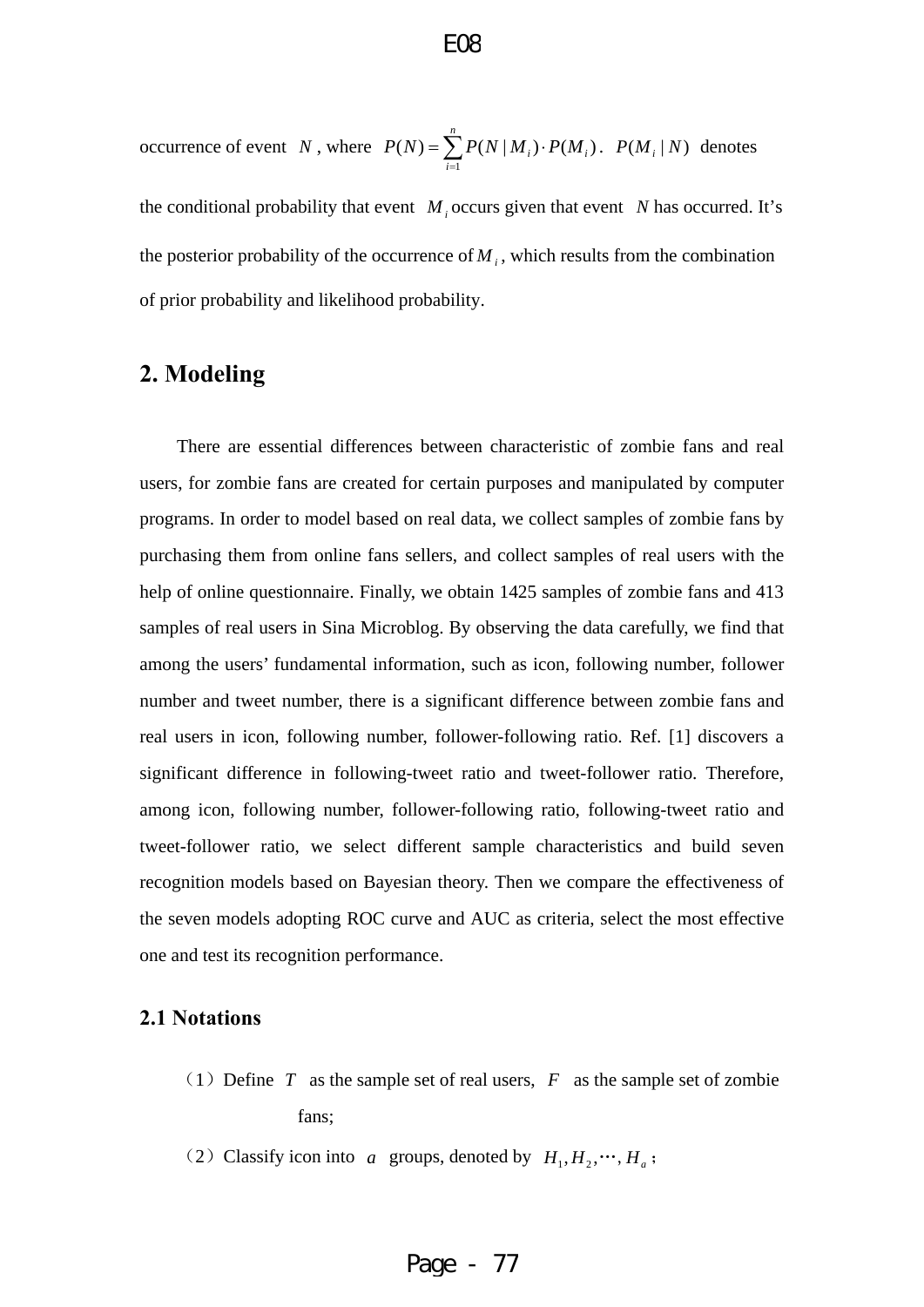<span id="page-7-0"></span>(3) Classify following number into *b* groups, denoted by  $G_1, G_2, \dots, G_b$ ;

- (4) Classify follower-following ratio into *c* groups, denoted by  $A_1, A_2, \dots, A_c$ ;
- (5) Classify following-tweet ratio into *d* groups, denoted by  $B_1, B_2, \dots, B_d$ ;
- (6) Classify tweet-follower ratio into *e* groups, denoted by  $C_1, C_2, \dots, C_e$ .

## **2.2 Assumptions**

Based on real data collected, we analyze the correlation between icon, following number, follower-following ratio, following-tweet ratio and tweet-follower ratio. The result is shown in Table 1.

|                | Icon      | Following | Follower-following | Following-tweet | Tweet-follower |
|----------------|-----------|-----------|--------------------|-----------------|----------------|
|                |           | number    | ratio              | ratio           | ratio          |
| Icon           | 1.0000    | $-0.3328$ | 0.0641             | 0.1719          | 0.0305         |
| Following      | $-0.3328$ | 1.0000    | $-0.0632$          | $-0.1670$       | 0.1074         |
| number         |           |           |                    |                 |                |
| Follower-follo | 0.0641    | $-0.0632$ | 1.0000             | $-0.0166$       | $-0.0365$      |
| wing ratio     |           |           |                    |                 |                |
| Following-twe  | 0.1719    | $-0.1670$ | $-0.0166$          | 1.0000          | $-0.1863$      |
| et ratio       |           |           |                    |                 |                |
| Tweet-follower | 0.0305    | 0.1074    | $-0.0365$          | $-0.1863$       | 1.0000         |
| ratio          |           |           |                    |                 |                |

Table 1: Correlation Matrix

From Table 1, we find that the five sample characteristics—icon, following number, follower-following ratio, following-tweet ratio, tweet-follower ratio—are barely related. Therefore, it is reasonable to assume that the five sample characteristics are independent of each other.

#### **2.3 Zombie Fans Recognition Models Based on Bayesian Theory**

Based on Bayesian Theory, we have:

$$
P(F | X) = \frac{P(X | F) \cdot P(F)}{P(X | F) \cdot P(F) + P(X | T) \cdot P(T)}
$$
(2)

$$
f_{\rm{max}}
$$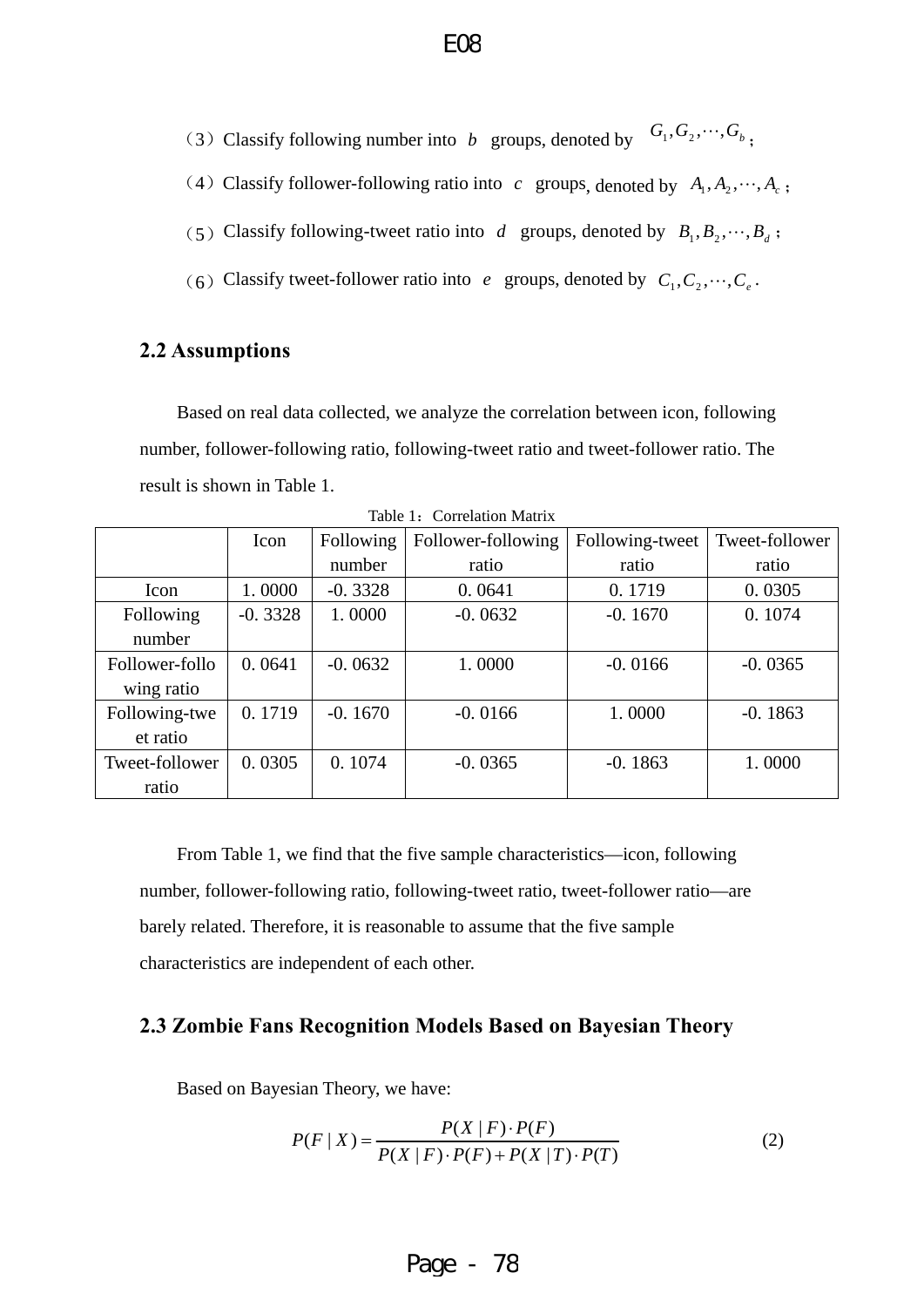$$
P(T | X) = \frac{P(X | T) \cdot P(T)}{P(X | F) \cdot P(F) + P(X | T) \cdot P(T)}
$$
(3)

Formula (2) and (3) calculate the posterior probability that a target user with sample characteristic *X* belongs to zombie fans and to real users respectively.  $P(F)$ ,  $P(T)$  denote the prior probability that the user belongs to zombie fans and to real users respectively;  $P(X | F)$ ,  $P(X | T)$  denote the likelihood probability of the user belonging to zombie fans and to real users respectively.

E08

Then we select different sample characteristics to build seven zombie fans recognition models. The sample characteristics of seven models are shown in Table 2.

| Table 2: Sample Characteristics of Seven Models |                                                                         |  |  |  |  |  |
|-------------------------------------------------|-------------------------------------------------------------------------|--|--|--|--|--|
| Model                                           | <b>Sample Characteristics</b>                                           |  |  |  |  |  |
| Model 1                                         | icon, following number, follower-following ratio                        |  |  |  |  |  |
| Model 2                                         | icon, following number, following-tweet ratio                           |  |  |  |  |  |
| Model 3                                         | icon, following number, tweet-follower ratio                            |  |  |  |  |  |
| Model 4                                         | icon, following number, follower-following ratio, following-tweet ratio |  |  |  |  |  |
| Model 5                                         | icon, following number, follower-following ratio, tweet-follower ratio  |  |  |  |  |  |
| Model 6                                         | icon, following number, following-tweet ratio, tweet-follower ratio     |  |  |  |  |  |
| Model 7                                         | icon, following number, follower-following ratio, following-tweet       |  |  |  |  |  |
|                                                 | ratio, tweet-follower ratio                                             |  |  |  |  |  |

Here, we take Model 1 as an example to illustrate how to calculate the likelihood probability.

In Model 1, as for a target user with sample characteristics

 $X_1 = \{H_i, G_j, A_k\}, i \in \{1, 2, \dots, a\}, j \in \{1, 2, \dots, b\}, k \in \{1, 2, \dots, c\}$ , because the three sample characteristics— icon, following number , follower-following ratio—are independent of each other according to assumptions, we have:

$$
P(X_1 | F) = P(H_i | F) \cdot P(G_j | F) \cdot P(A_k | F)
$$
 (4)

$$
P(X_1 | T) = P(H_i | T) \cdot P(G_j | T) \cdot P(A_k | T)
$$
\n(5)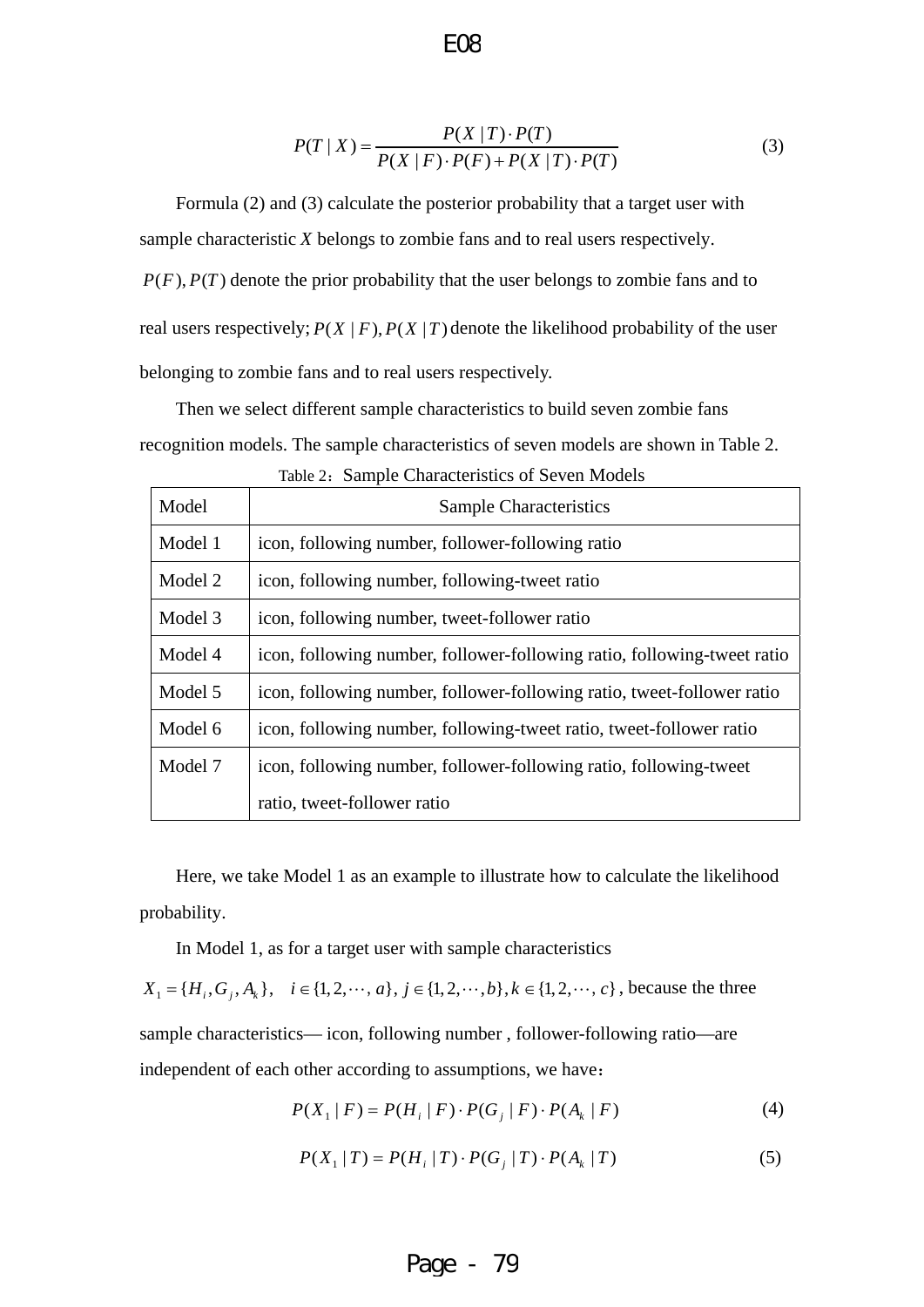<span id="page-9-0"></span>In formula(4) and (5),  $P(H_i | F)$ ,  $P(H_i | T)$  denote the probability that a user's icon belongs to  $H_i$  in sample set of zombie fans and real users respectively;  $P(G_i | F)$ ,  $P(G_i | T)$  denote the probability that a user's following number belongs to  $G_j$  in sample set of zombie fans and real users respectively;  $P(A_k | F)$ ,  $P(A_k | T)$ denote the probability that a user's follower-following ratio belong to  $A_k$  in sample set of zombie fans and real users respectively.

Let  $X = X_1$  in formula (2). By substituting (4), (5) into (2), (3), we can calculate the posterior probability  $P(F | X_1)$  that a user belongs to zombie fans and the posterior probability  $P(T | X_1)$  that a user belongs to real users.

Similarly, in Model 2, 3, 4, 5, 6 and 7, we can calculate posterior probability  $P(F | X_t)$  that a target user belongs to zombie fans and the posterior probability  $P(T | X_t)$  that the user belongs to real users, where  $t = 2, 3, \dots, 7$ .

# **2.4 Threshold Selection Based on Risk Minimization**

In the recognition model based on Bayesian theory, we have to determine whether to recognize the user as a zombie fan after calculating its posterior probability of being a zombie fan. Thus, we introduce a 'threshold'. In other words, if the user's posterior probability of being a zombie fan is no less than the threshold  $\lambda$ ,  $0 \le \lambda \le 1$ , we recognize the user as a zombie fan.

Here we explain how to select the threshold  $\lambda$  based on risk minimization<sup>[10]</sup>.

As for each classification progress, there's a possibility of misjudgment. People have to bear the loss caused by misjudgment and expect minimum loss. Thus, we introduce the loss factor to show the severity of two kinds of misjudgment. Denote the loss factor of mistaking zombie fans for real users as  $\omega_{FT}$ ; denote the loss factor of mistaking real users for zombie fans as  $\omega_{TF}$ , where  $\omega_{FT}$ ,  $\omega_{TF} \in [0,1]$ , and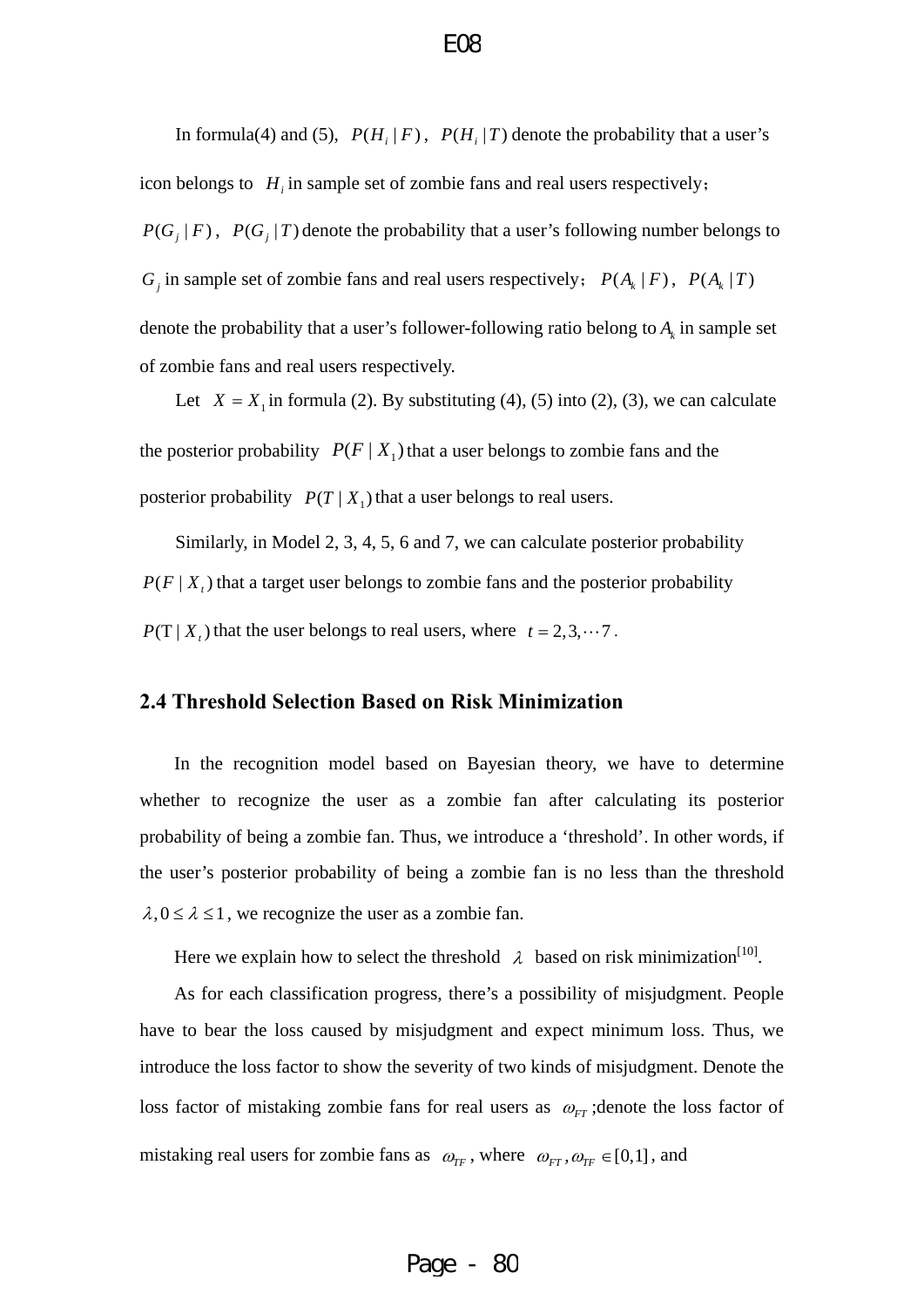$$
\omega_{FT} + \omega_{TF} = 1. \tag{6}
$$

<span id="page-10-0"></span>As a correct judgment results in no loss, the expected loss caused by recognizing a user with sample characteristics *X* as a zombie fan is

$$
R(F \mid X) = \omega_{TF} \cdot P(T \mid X). \tag{7}
$$

Similarly, the expected loss caused by recognizing a user with sample characteristics *X* as a real user is

$$
R(T \mid X) = \omega_{FT} \cdot P(F \mid X). \tag{8}
$$

When

$$
R(F \mid X) \le R(T \mid X),\tag{9}
$$

the expected loss caused by recognizing the user as a zombie fans is less severe than that caused by recognizing the user as a real user. Therefore, according to risk minimization, the user should be categorized into zombie fans to achieve minimum expected loss.

Moreover,

$$
P(F | X) + P(T | X) = 1.
$$
 (10)

By substituting (6), (7), (8), (10) into (9), we find that when  $P(F | X) \ge \omega_{TF}$ , the user with sample characteristics should be classified as zombie fans. Therefore,  $\omega_{TF}$ equals to the threshold  $\lambda$  numerically.

From the analysis above, we can infer that  $\omega_{TF} = 0.5$ , namely  $\lambda = 0.5$ demonstrate that two kinds of misjudgments are considered with equal severity. Moreover, the larger  $\omega_{TF}$  is, namely the larger  $\lambda$  is, the more unacceptable it is to mistake real users for zombie fans. Reversely, the smaller  $\omega_{TF}$  is, namely the smaller  $\lambda$  is, the more unacceptable it is to mistake zombie fans for real users.

## **2.5 The evaluation of models**

In order to select the most effective zombie fans recognition model based on its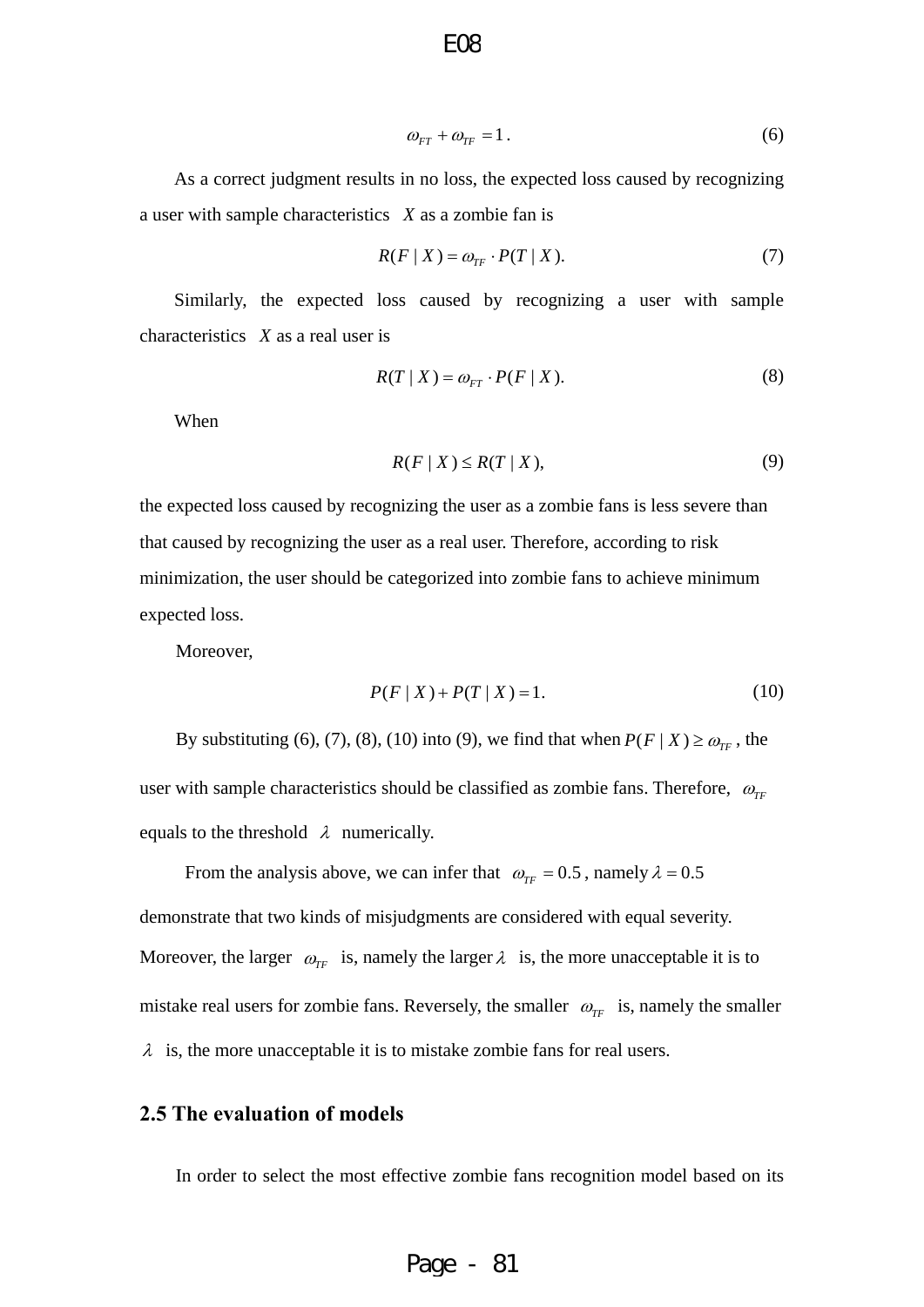<span id="page-11-0"></span>performance, we adopt ROC Curve (Receiver Operating Characteristic Curve) and AUC (Area Under the ROC Curve)<sup>[12-13]</sup> as criteria. After that, in order to test the validity of the selected model, we adopt Recall, Precision and  $F$  – measure as criteria.

Here we illustrate the evaluation methods by introducing the true class and hypothesized class of a set of users as is shown in Table 3.

| <b>Hypothesized Class</b> | <b>Zombie Fans</b> | <b>Real users</b> |
|---------------------------|--------------------|-------------------|
| <b>True Class</b>         |                    |                   |
| <b>Zombie fans</b>        | $\rm N_{FF}$       | $N_{\rm FT}$      |
| <b>Real users</b>         | $\rm N_{TF}$       | $N_{TT}$          |

Table 3: The true class and hypothesized class of a set of users

In Table 3,  $N_{FF}$  denotes the number of zombie fans that are correctly recognized, N<sub>FT</sub> denotes the number of zombie fans that are recognized as real users mistakenly, N<sub>TT</sub> denotes the number of real users that are correctly recognized and N<sub>TF</sub> denotes the number of real users that are recognized as zombie fans mistakenly.

#### **2.5.1 ROC Curve and AUC**

An ROC Curve depicts relative trade-offs between benefits and costs of the recognition process, thus evaluating the performance of a recognition model. In ROC graphs, *TPR*(True Positive Rate) is plotted on the Y axis and *FPR*(False Positive Rate) is plotted on the X axis, where

$$
TPR = \frac{N_{FF}}{N_{FT} + N_{FF}}\tag{11}
$$

$$
FPR = \frac{N_{TF}}{N_{TT} + N_{TF}}\tag{12}
$$

In formula (11), (12), *TPR* denotes the proportion of zombie fans that are correctly recognized and *FPR* denotes the proportion of zombie fans that are mistakenly recognized. Thus, the higher the *TPR* and the lower the *FPR*, the better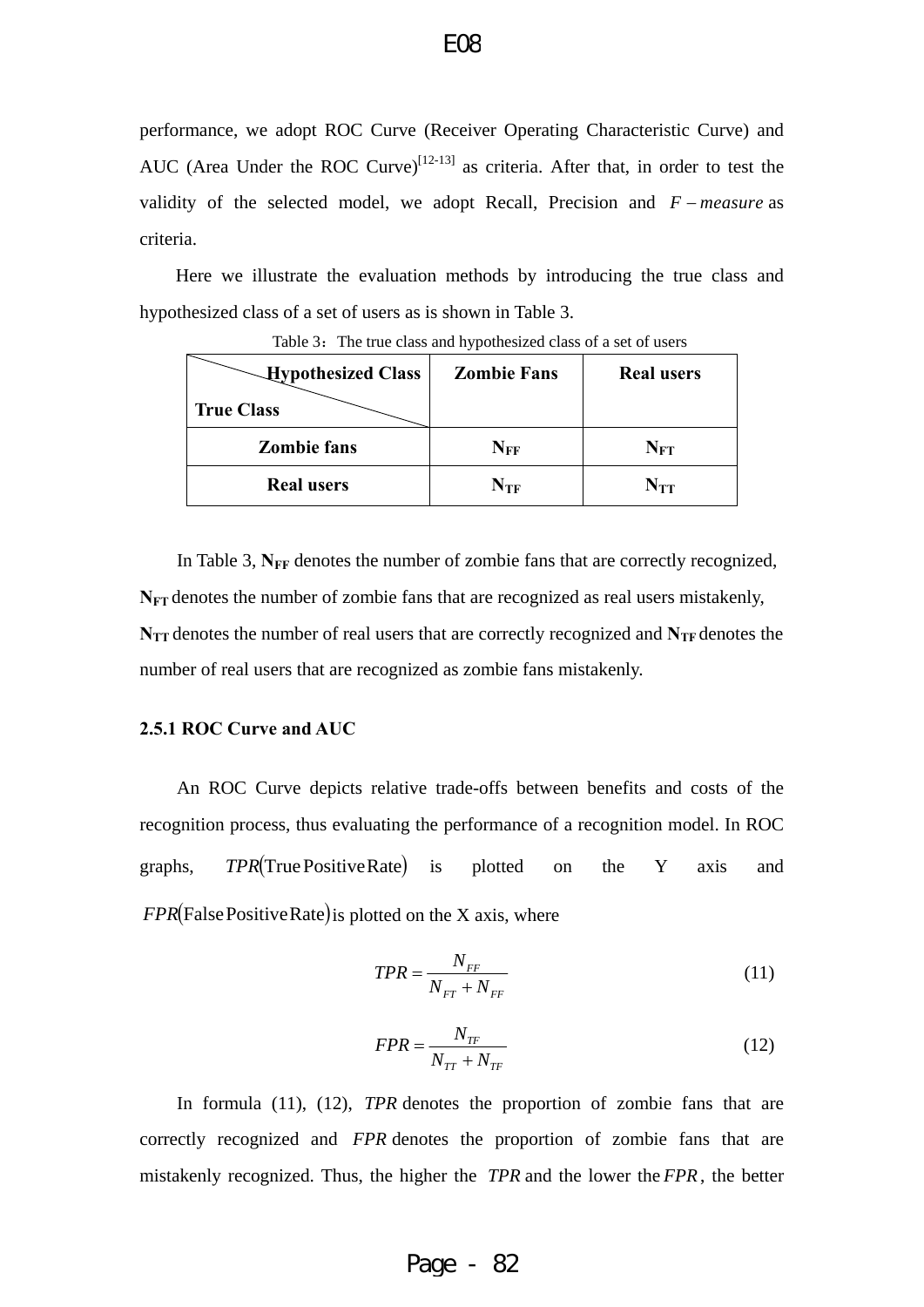<span id="page-12-0"></span>the performance.

As for the recognition models built above, we vary the threshold  $\lambda$  to obtain different combination of *TPR* and *FPR*, so as to plot the ROC Curve in the unit square. Qualitatively, the more northwest an ROC Curve locates, the more effective the corresponding model is. As to evaluate the effectiveness of the model quantificationally, we adopt the Area under the ROC Curve, abbreviated AUC. The bigger AUC is, the more effective the corresponding model is.

#### **2.5.2 Recall, Precision and F-measure**

Recall  $r = \frac{N_{FF}}{N_{FF}}$  $FF$ <sup> $\perp$ </sup>*FT*  $r = \frac{N_{FF}}{N_{FF} + N_{FT}}$  evaluates the ability of a model to recognize zombie fans

thoroughly. Therefore, the higher  $r$  is, the less zombie fans are left undetected. On

the other hand, Precision  $p = \frac{N_{FF}}{N_{FF}}$  $N_{\text{TF}} + N_{\text{FF}}$  $p = \frac{N_{FF}}{N_{FF}}$  evaluates the ability of a model to recognize

zombie fans accurately. Therefore, the higher  $p$  is, the less true users are mistaken for

zombie fans.  $F-measure = \frac{2pr}{p+r}$  is the harmonic mean of recall and precision,

taking both aspects above into consideration.

# **3. Model Testing and Analysis**

We set  $P(F) = P(T) = 0.5$  for there is little knowledge about the exact quantity of zombie fans in Sina Microblog. That is to assume that the prior probability of the appearance of zombie fans and real users are even.

Other parameters set in the numerical examples are listed below.

(1)  $a = 3$ . We classify icon into 3 groups: icons of human, other icons and unset icons denoted by  $H_1, H_2, H_3$  respectively;

(2)  $b = 20$ . We classify following number (the maximum number of following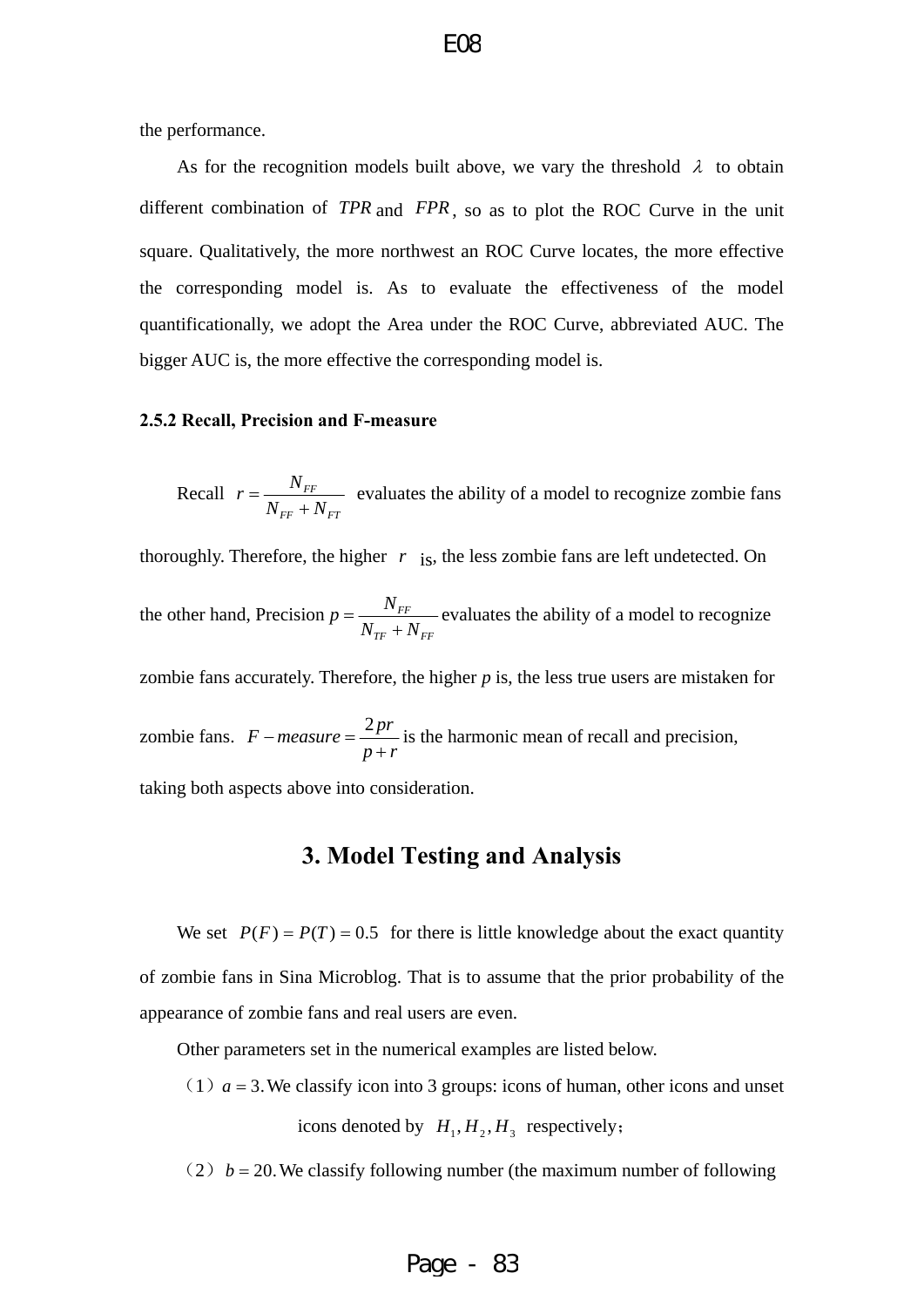number is 2000 in Sina Microblog) into 20 groups denoted by

 $G_1, G_2, \ldots, G_{20}$ , where

$$
100(j-1) \le G_j < 100j, \quad 1 \le j \le 20, \ j \in \mathbb{Z} \text{ (integers)}.
$$

<span id="page-13-0"></span>(3)  $c = 13$ . We classify follower-following ratio into 13 groups denoted by

 $A_1, A_2, \ldots, A_{13}$ , where

$$
\begin{cases} 0.1(k-1) \le A_k < 0.1k, \quad 1 \le k \le 10, k \in \mathbb{Z}; \\ k - 10 \le A_k < k - 9, \quad 11 \le k \le 12, k \in \mathbb{Z}; \\ A_k \ge k - 10, \quad k = 13. \end{cases}
$$

(4)  $d = 20$ . We classify following-tweet ratio into 20 groups denoted by

 $B_1, B_2, \ldots, B_{20}$ , where

$$
\begin{cases} 0.1(l-1) \le B_l < 0.1l, & 1 \le l \le 10, l \in \mathbb{Z}; \\ l-10 \le B_l < l-9, & 11 \le l \le 19, l \in \mathbb{Z}; \\ B_l \ge l-10, & l = 20. \end{cases}
$$

 $(5)$   $e = 20$ . We classify tweet-follower ratio into 20 groups denoted by

 $C_1, C_2, \ldots, C_{20}$ , where  $0.1(m-1)$  $10 \leq C_m$  $m-1 \leq C$  $\begin{cases} 0.1(m-1) \leq \\ m-10 \leq C \end{cases}$  $\{m-10\leq$  $\overline{\mathcal{L}}$  $0.1m, \quad 1 \le m \le 10, m \in \mathbb{Z};$ 9,  $11 \le m \le 19, m \in \mathbb{Z}$ ;  $m_m < 0.1m, \quad 1 \le m \le 10, m$  $m-9$ ,  $11 \le m \le 19, m \in \mathbb{Z}$  $< 0.1m, \quad 1 \le m \le 10, m \in$  $\langle m-9, 11 \le m \le 19, m \in$ 

*m*

In this part of the paper, we use  $MATLAB^{[14]}$  for programming, select the most effective model and test its performance based on samples of Sina Microblog.

 $C_m \geq m-10$ , *m* 

 $\geq m-10$ ,  $m=$ 

10,  $m = 20$ .

*Z*

# **3.1 Evaluation of models based on ROC Curve and AUC**

Here, we test the models adopting 10-fold cross-validation  $[15]$ . In this method, the sample is partitioned into 10 subsamples, of which a single subsample is retained as the unclassified users for model testing, and the remaining 9 subsamples are used for model training. An algorithm in Ref. [13] is adopted to generate ROC Curves of the models as is shown in Fig 1. And AUC of each model is calculated as is shown in Fig 2.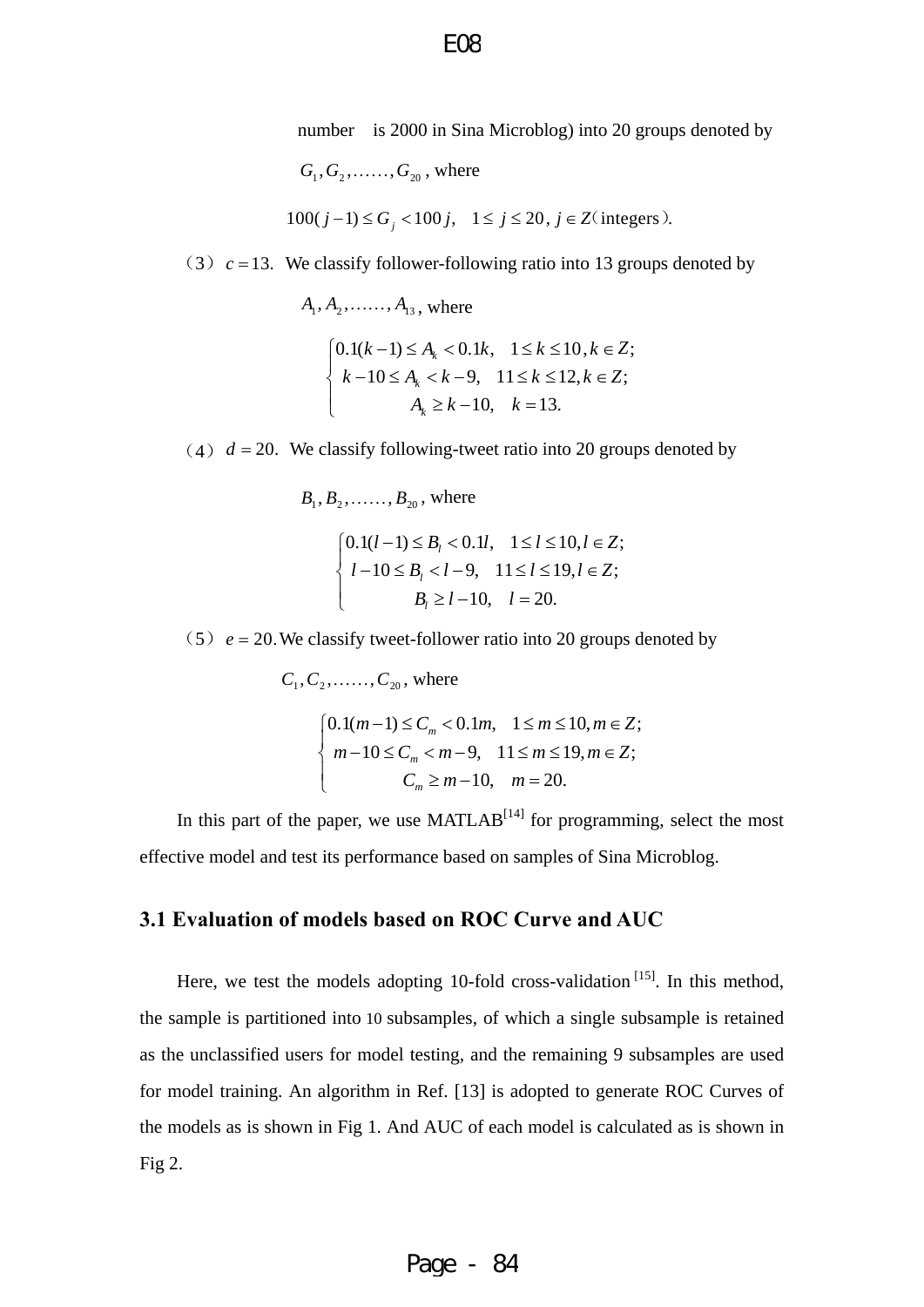

Fig 1: ROC Curve of 7 recognition models







According to Fig 1 and Fig 2, we have:

( 1 ) Model 4 (with sample characteristics of icon, following number, follower-following ratio, following-tweet ratio) is the most effective for its AUC is the largest among the seven models. And Model 7 (with sample characteristics of icon,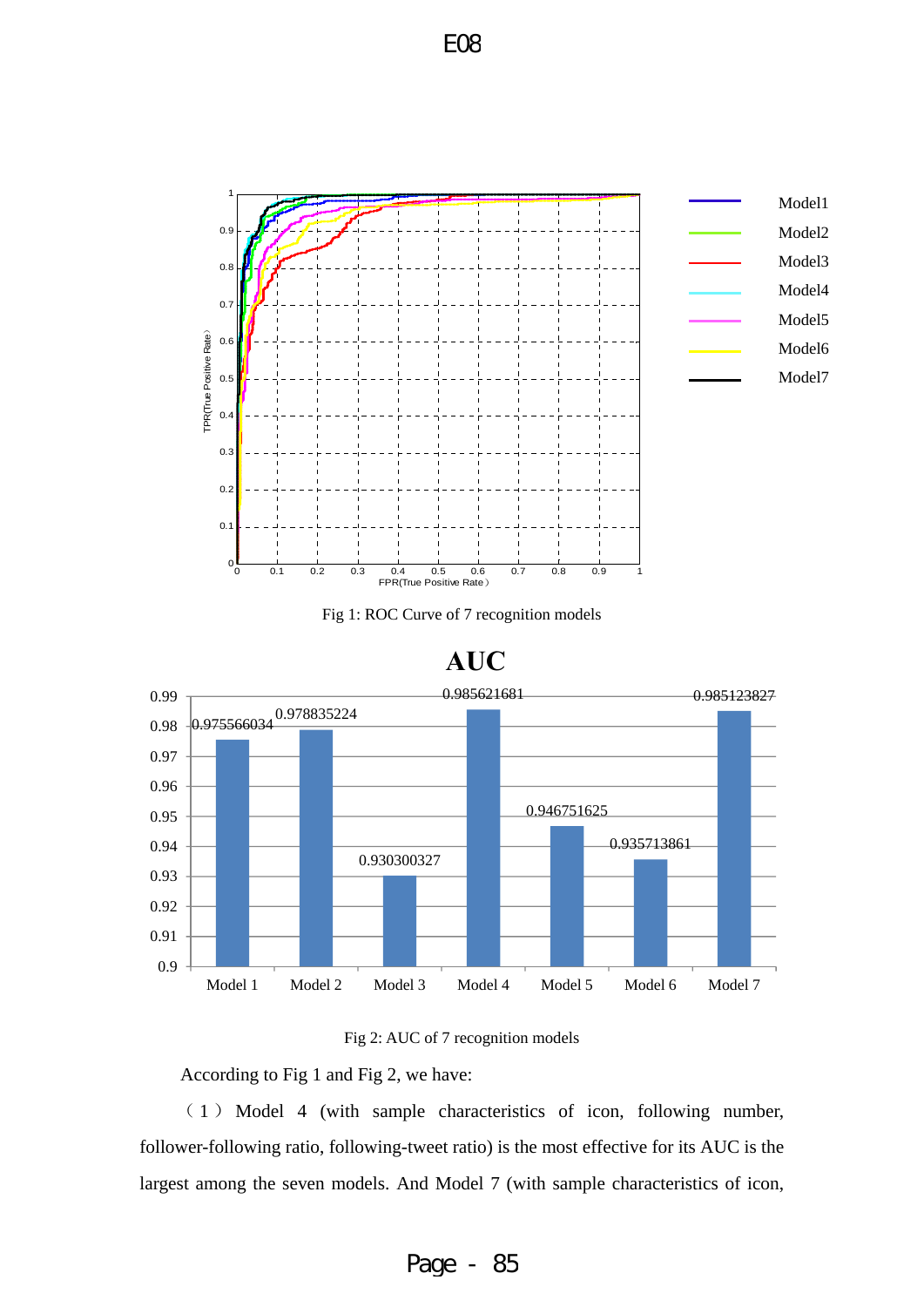<span id="page-15-0"></span>following number, follower-following ratio, following-tweet ratio, tweet-follower ratio) is the second-best model.

(2)Comparing Model 1 with Model 5, Model 2 with Model 6, and Model 4 with Model 7, although the latter considers one more sample characteristic (tweet-follower ratio), it is less effective than the former. The phenomenon indicates that tweet-follower ratio, as a sample characteristic, does not show the essential difference between zombie fans and real users, thus disturbing the recognition process. Therefore, it can be concluded that the key to effective recognition model is the sample characteristic pertinent to the essential traits of a user rather than the quantity of sample characteristics.

# **3.2 Model Testing Based on Recall, Precision and F-measure**

Generally, people consider that the consequence of mistaking a real user for a zombie fan is less severe than that of mistaking a zombie fan for a real user. Therefore, the threshold is often set at  $\lambda \geq 0.5$ .

Here, we test the performance of Model 4 with a brand new set of samples. We calculate recall *r*, precision *p* and *F – measure* under different thresholds  $\lambda$  as is shown in Table 4 and Figure 3.

| Threshold $\lambda$ | Recall $r$ | Precision $P$ | $F-measure$ |
|---------------------|------------|---------------|-------------|
| 0.5                 | 0.9389     | 0.9462        | 0.9425      |
| 0.6                 | 0.9237     | 0.9758        | 0.9490      |
| 0.7                 | 0.9237     | 0.9837        | 0.9528      |
| 0.8                 | 0.8473     | 0.9823        | 0.9098      |
| 0.9                 | 0.7481     | 1.0000        | 0.8559      |

Table 4: Performance of Model 4 under varied threshold  $\lambda$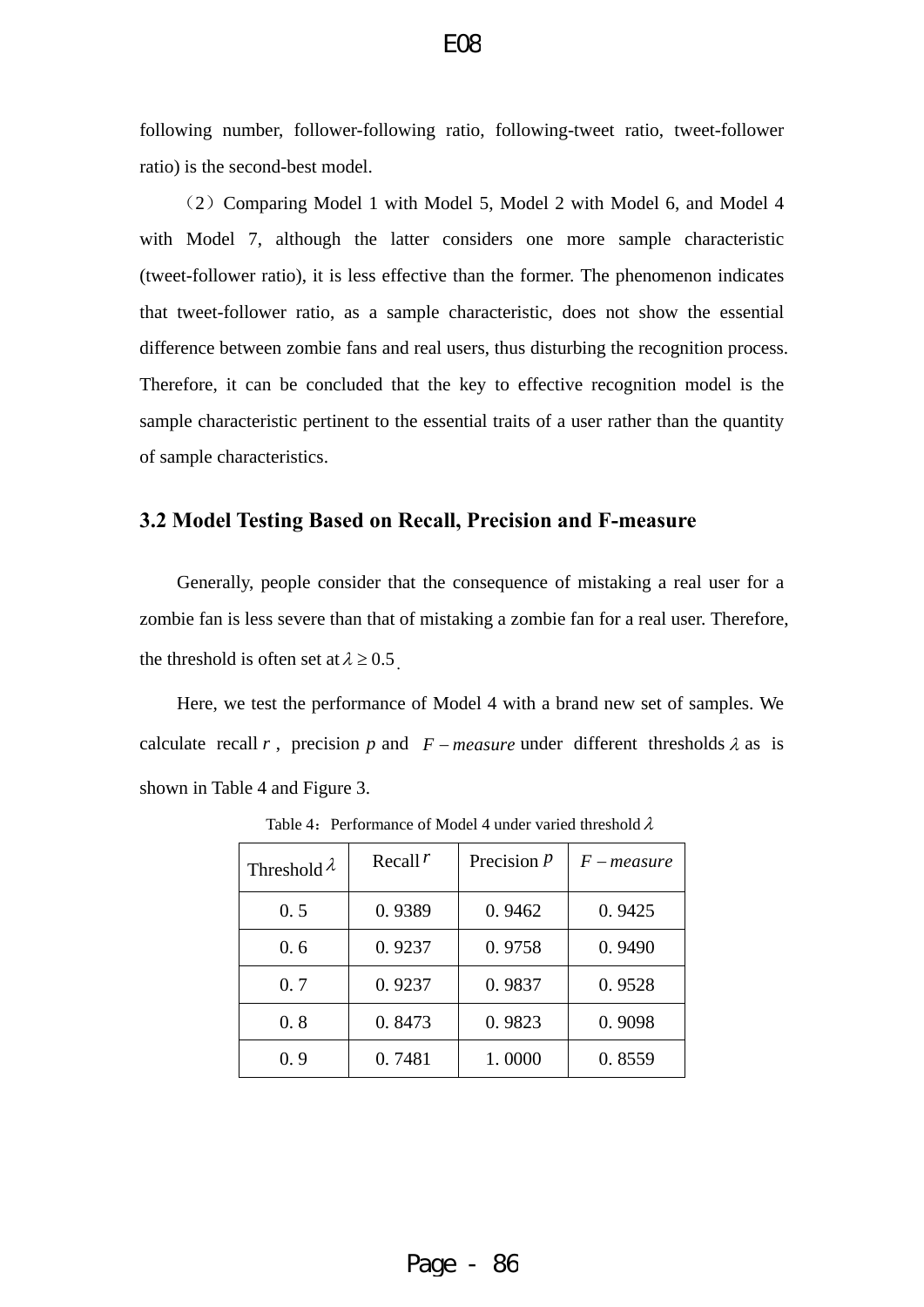<span id="page-16-0"></span>



(1) Recall *r* decreases as threshold  $\lambda$  increases, while precision *p* increases as threshold  $\lambda$  increases. Therefore, when put into practice, threshold  $\lambda$  should be raised if high precision is required and should be reduced if high recall is required.

(2)  $F - measure$ , which takes both recall and precision into consideration, reaches its maximum under the threshold  $\lambda = 0.7$ , when  $r = 92.37\%$ ,  $p = 98.37\%$ , and  $F_1 = 95.28\%$ .

# **4. User Interface**

After modeling and model testing, we create a Microblog zombie fans recognizing user interface with GUI (Graphical User Interfaces) in MATLAB as is shown in Fig 4.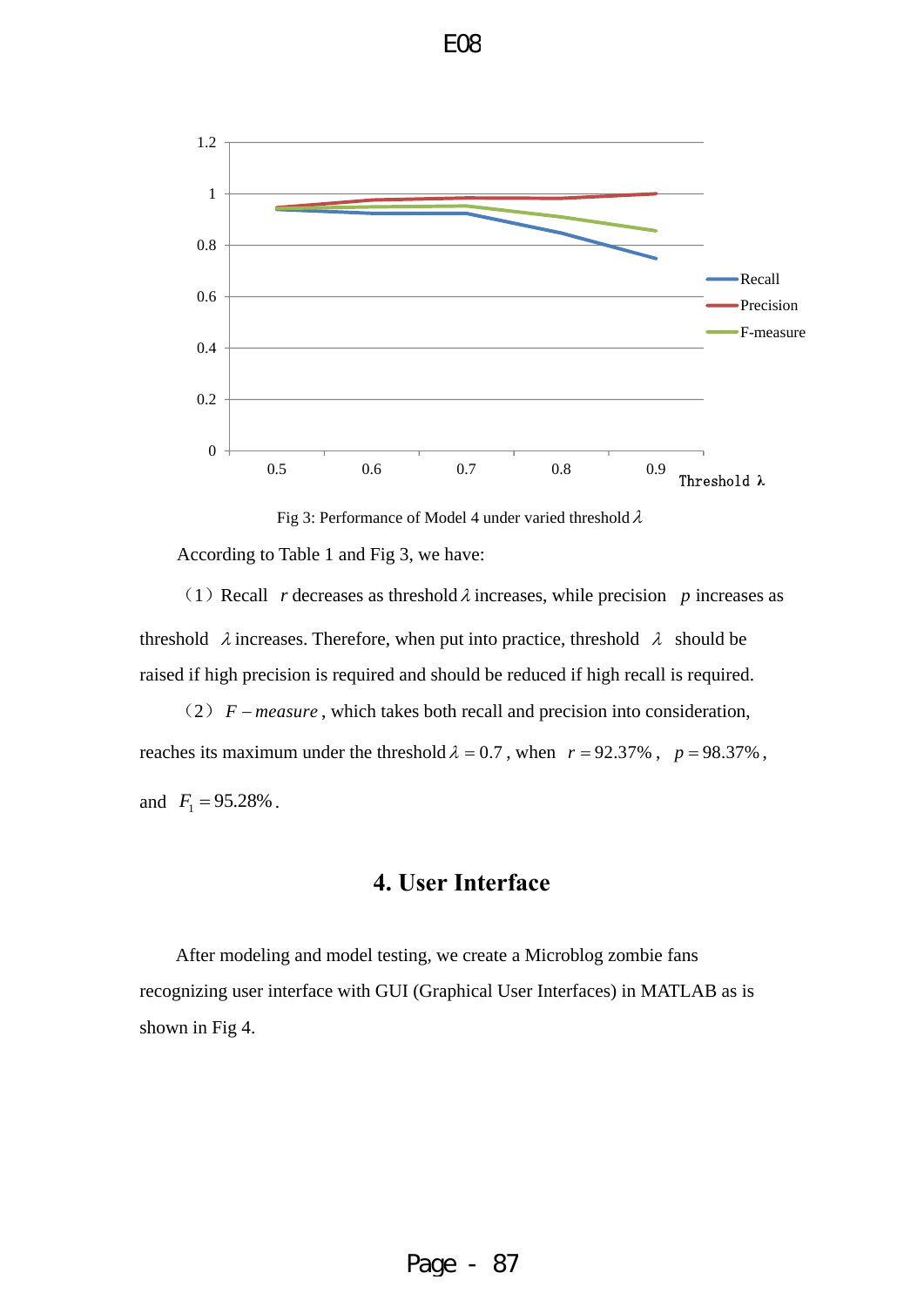

Fig 4:A Microblog zombie fans recognizing user interface

Users can recognize zombie fans within the following steps:

(1) Select the severity of two kinds of misjudgment (including mistaking real

users for zombie fans and mistaking zombie fans for real users);

(2) Select the group of icon of a target user;

(3) Input following number, follower number and tweet number of a target user;

(4) Click 'Recognize' button, and the result will be shown on the right of the

interface.

The interface is a clear and user-friendly application based on this paper, and it also meets the demands of users to some extent.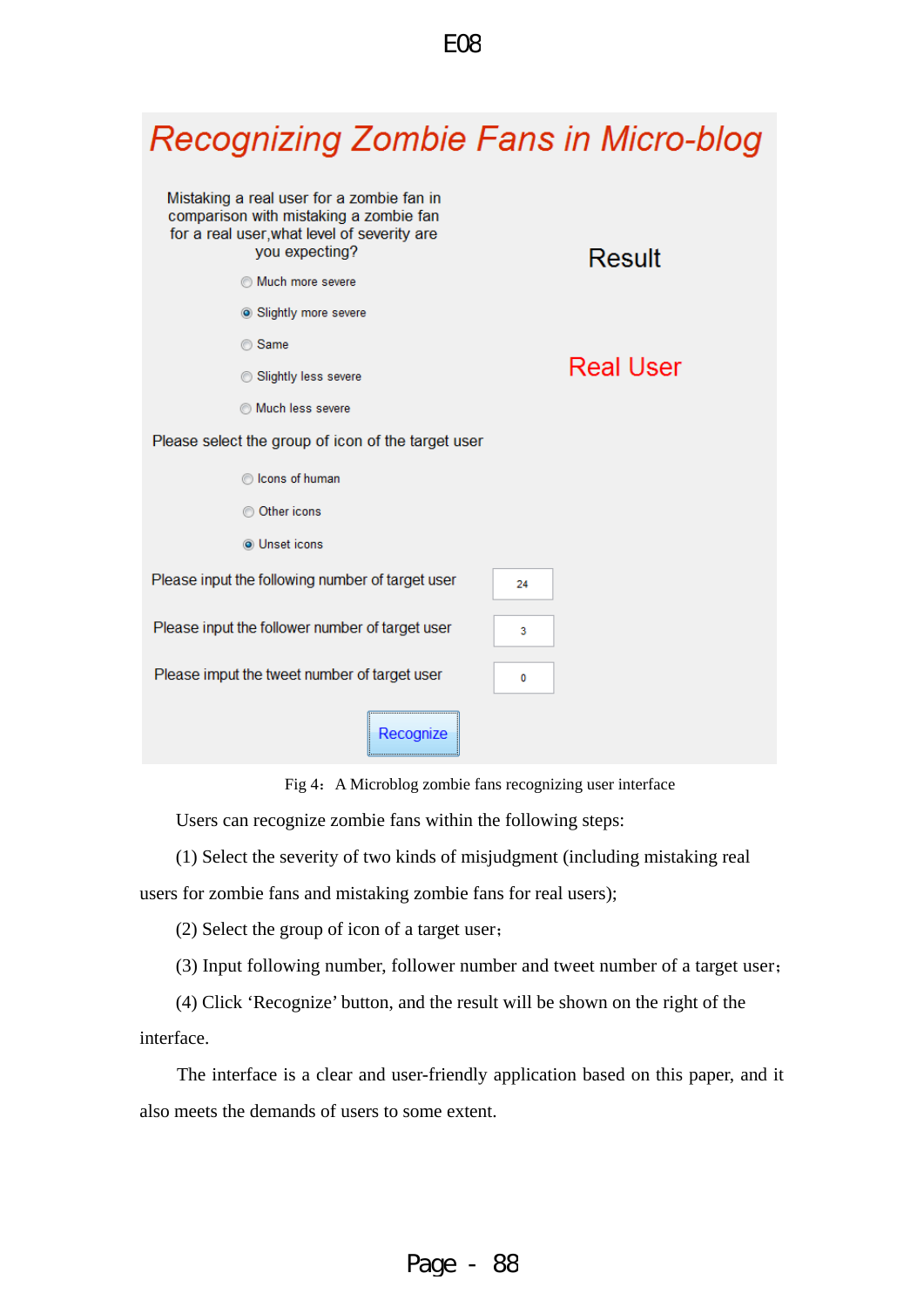# **5. Conclusions and Prospects**

# <span id="page-18-0"></span>**5.1 Conclusions**

With the burgeoning of Microblog come the rampant zombie fans, which pose negative effect on Internet security, as well as decelerate the development of Microblog. However, most of existing methods adopted to cope with zombie fans are not effective enough. Therefore, in this paper, we build zombie fans recognition models based on Bayesian Theory, validate the models with numerical examples and create a user interface.

The paper achieves several important objectives with both theoretical and practical significance:

- 1) Seven Microblog zombie fans recognition models with different sample characteristics are built and the one with most effectiveness is selected based on ROC Curve and AUC;
- 2) Sample characteristic pertinent to the essential traits of a user rather than the quantity of sample characteristics is the key to effective recognition model. Based on Sina Microblog, the model with sample characteristics of icon, following number, follower-following ratio, following-tweet ratio is the most effective one. Moreover, tweet-follower ratio, as a sample characteristic, does not show the essential difference between zombie fans and real users, thus disturbing the recognition process.
- 3) As for the model with sample characteristics of icon, following number, follower-following ratio, following-tweet ratio, recall reaches 92.37% and precision reaches 98.37% under the threshold of 0.7. As recall decreases and precision increases when threshold increases, the threshold should be raised if high precision is required and should be reduced if high recall is required.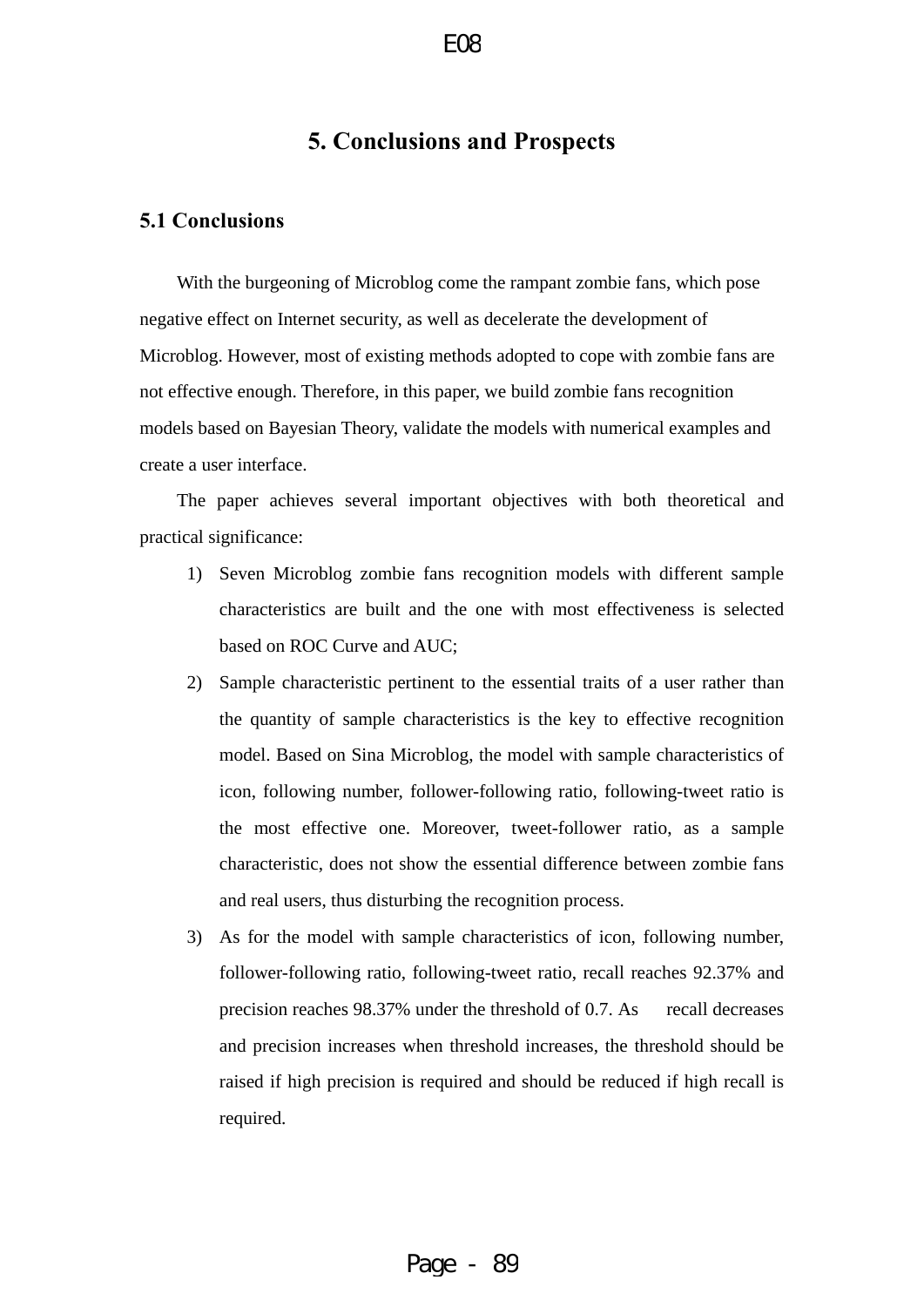# <span id="page-19-0"></span>**5.2 Prospect**

In this paper, sample characteristics are limited to fundamental traits including icon, following number, follower number and tweet number. Taking more information of the users into consideration, such as number of comments and number of reposts will improve the effectiveness of the model.

When the model is put into use with the help of computer techniques, data updating in sample bank can be practiced, allowing the model to adjust to the upgrading of zombie fans.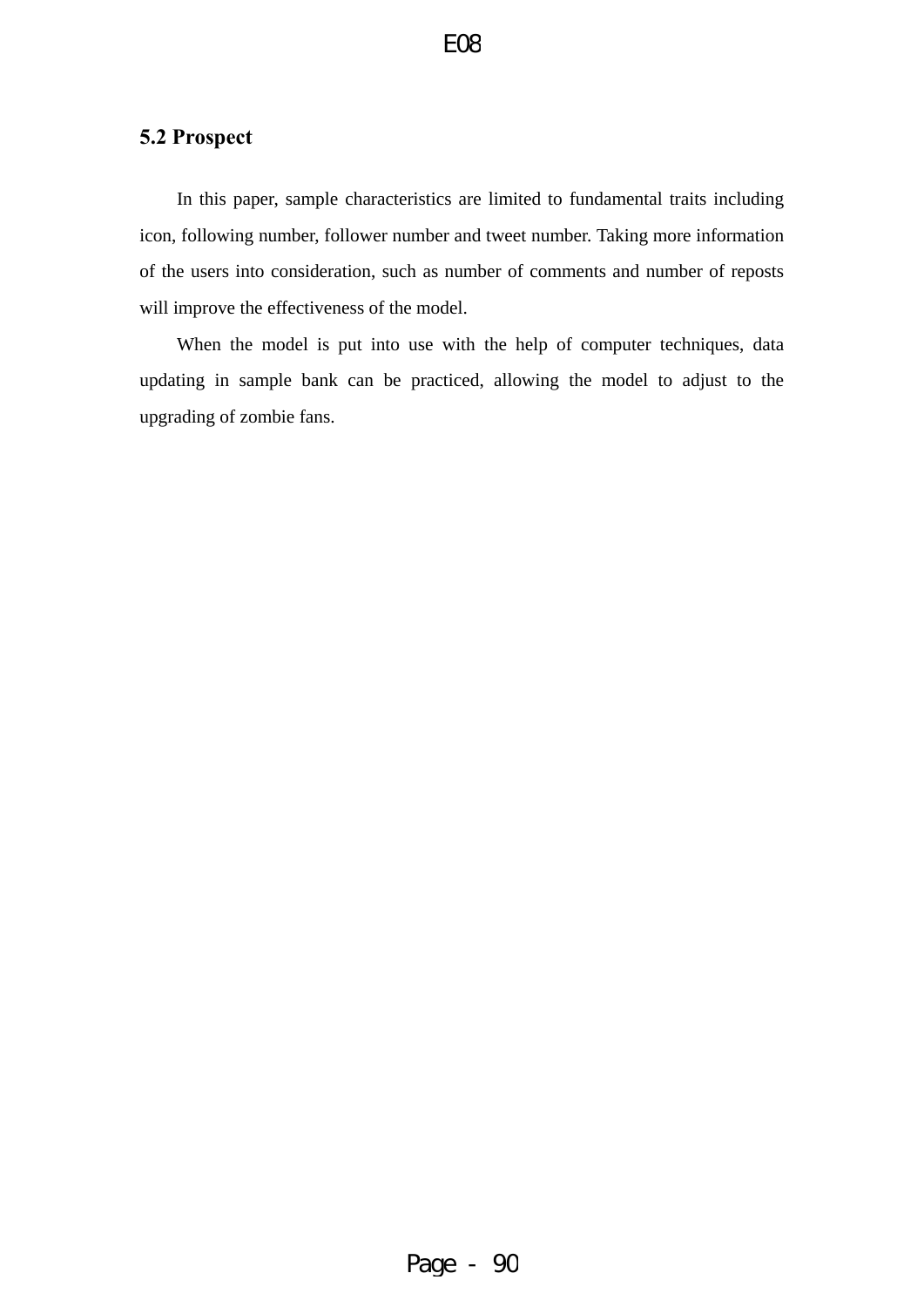# **Acknowledgements**

<span id="page-20-0"></span>Thanks for

the research sites provided by my high school the guide and support from Mr. Zhang the technique support from Yu Wang the support of families the assistance in programming from Yiyang Guo the precious advices from Jie Mao all net friends that filled out my questionnaires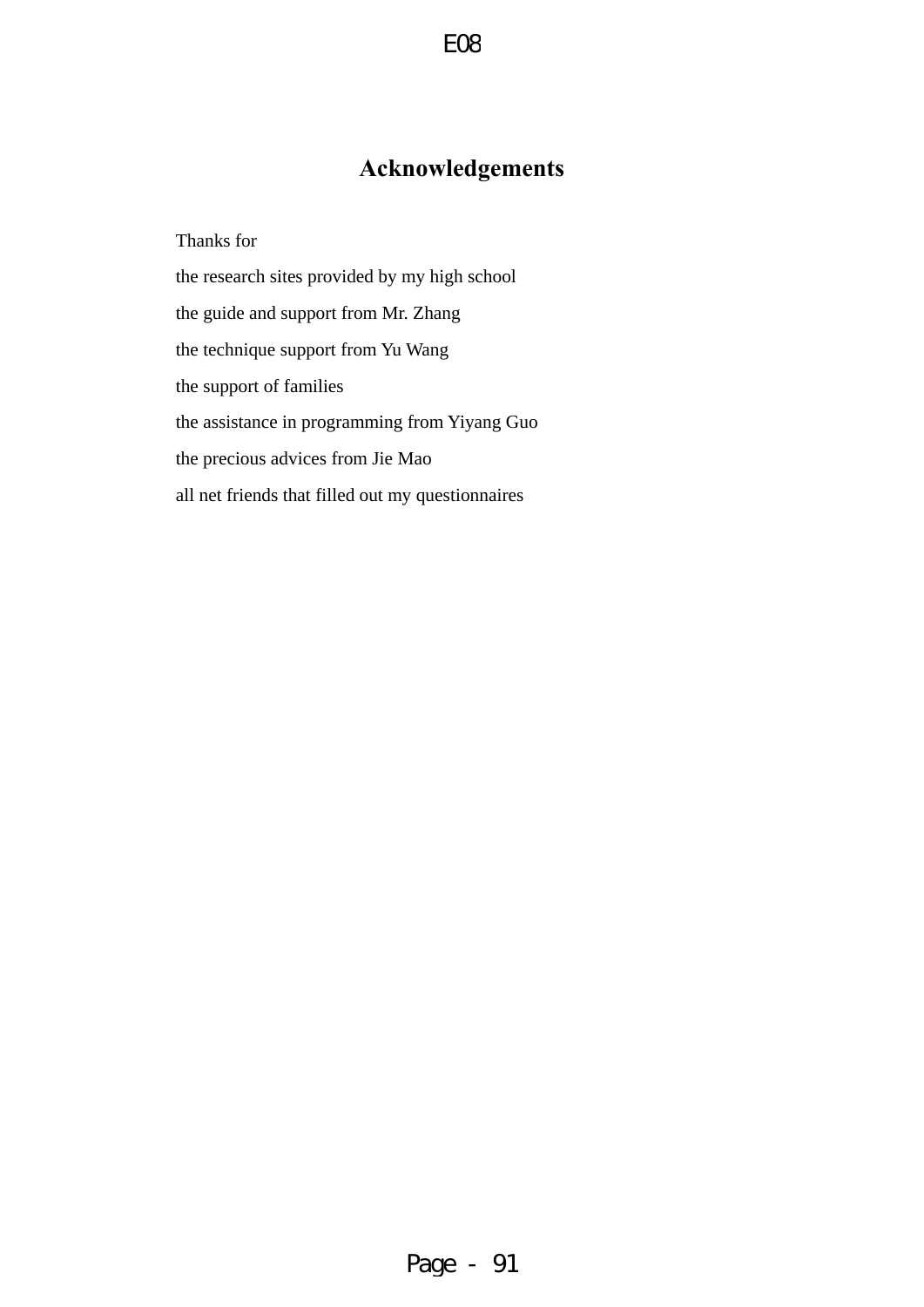# **References**

<span id="page-21-0"></span>[1] Yu Guang, Yu Xuan. Microblog zombie fans behavioral characteristics and recognition method [DB/OL]. [2014-1-14]. http://www.paper.edu.cn.

[2] Wang Jing. Celebrity Microblog closed, zombie fans seized [N]. Youth Daily, 2010-9-13(A13).

[3] Wang Yang. Zombie fans cleaner [CP/OL]. Sina Microblog, [2014-1-14]. http://apps.weibo.com/jiangshifen.

[4] Yuan Fuyong, Feng Jing, Fu Xixi, etc. A method to reduce the impact of zombie fans in Microblog [J]. Analysis and study of information, 2012(5):70-75.

[5] Fang Ming, Fang Yi. A new intelligent recognition method of zombie fan [J]. Computer Engineering, 2013(4):190-193.

[6] Zhang Xiying, Che Xin, Tian Xianyun. A recognition method of zombie fans on Microblog user's behavior [J], Journal of natural science of Heilongjiang University, 2014(2):250-254.

[7] Zi Chu, Steven Gianvecchio, Haining Wang. Detecting automation of Twitter accounts: Are you a Human, Bot, or Cyborg? [J]. IEEE transactions on dependable and secure computing, 2012.

[8] Yan Maosong. Bayesian risk decision engineering [M]. Tsinghua University Press, 1989.

[9] Zhang Mingfeng, Li Yunchun, Li Wei. Survey of application of Bayesian classifying method to spam filtering [J]. Computer Application, 2005(8):14-19.

[10] Shi Xiajun, Lin yaping, Chen Zhiping. Mail filtering based on the risk minimization Bayes [J]. Computer Science, 2002(8):50-51,46.

[11] Qin Feng, Yang Bo, Chen Zekai. Research on measure criteria in evaluating classification performance [J]. Computer Technology and Development, 2006(10):85-88.

[12] Bradley A P. The use of the area under the ROC curve in the evaluation of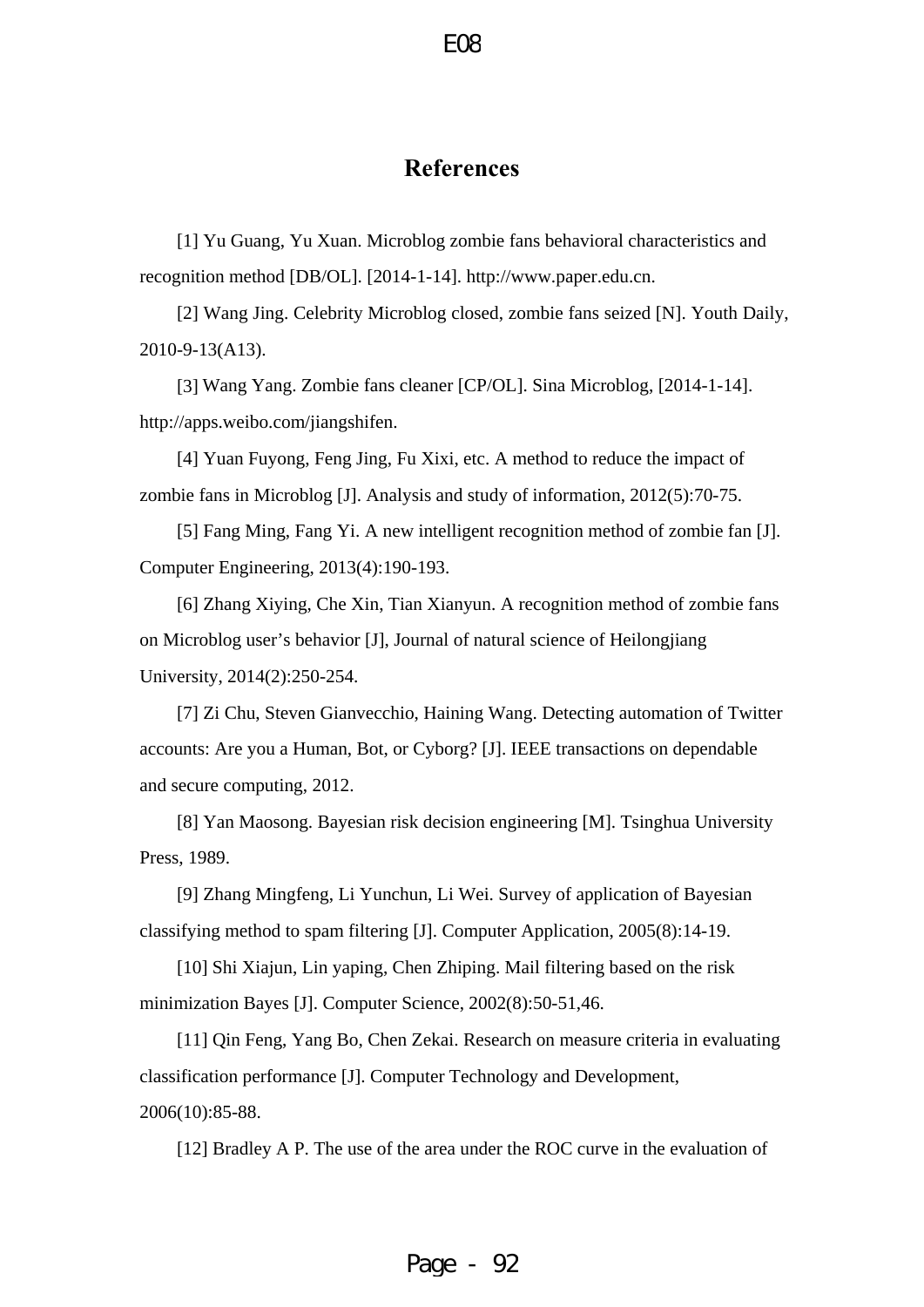machine learning algorithms[J]. Pattern Recognition Society, 1997, 30(7):1145-1159.

[13] Fawcett T. ROC Graphs :Notes and practical considerations for researchers[R]. Palo Alto, CA: HP Laboratories, 2004.

[14] Zhang Zhiyong, etc. Get a good Command of MATLAB R2011a[M]. Beihang University Press, 2011.

[15] Zhang Xuenong, Zhang Licheng. Comparative analysis of English and Chinese anti-spam filtering based on naive Bayesian [J]. Computer Applications and Software, 2008(8):178-180,228.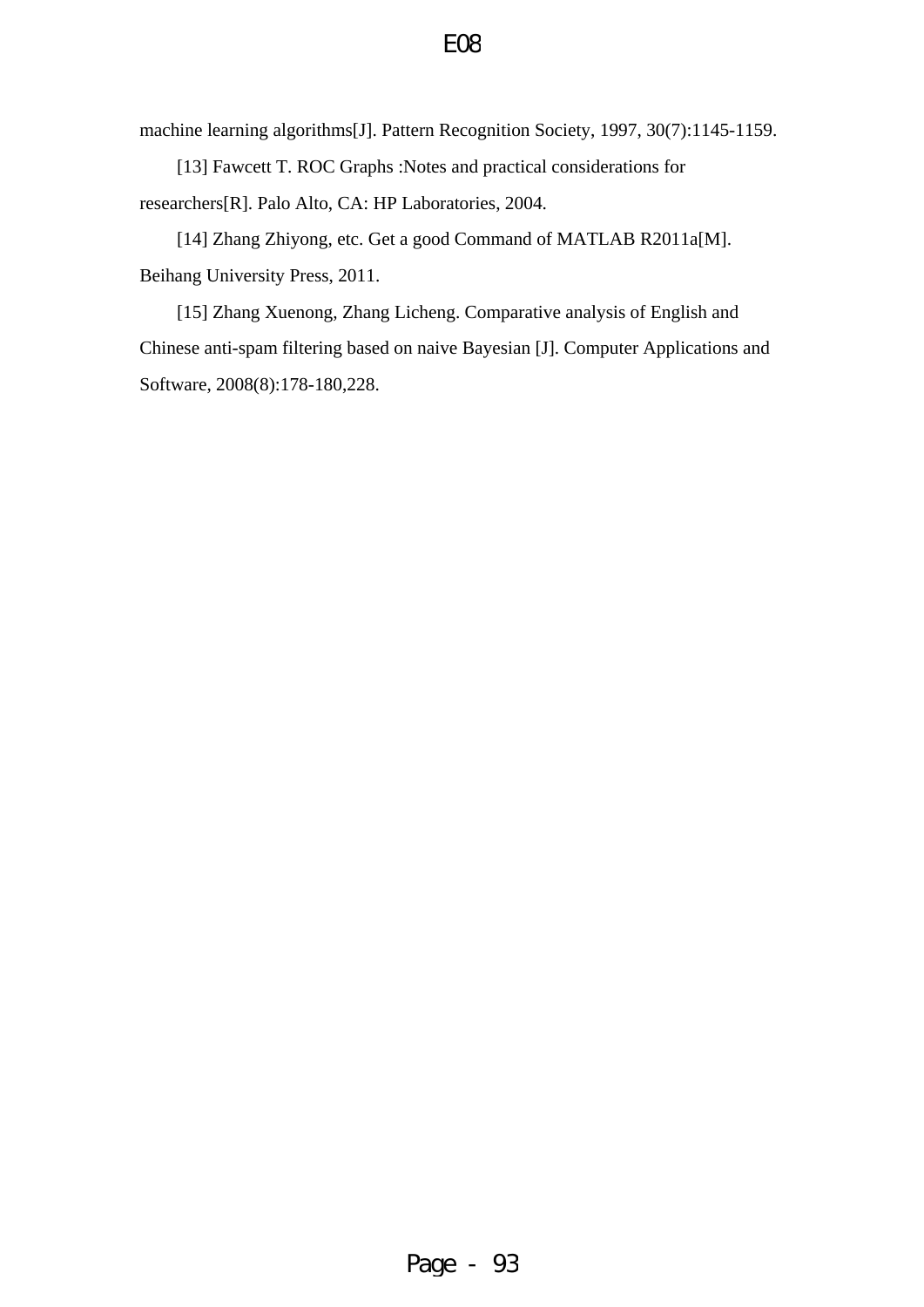# **Appendix**

#### <span id="page-23-0"></span>**Appendix1: MATLAB Program for Correlation Analysis**

```
A=xlsread('fansall. xls','sheet1','B2:E1839'); 
label=xlsread('fansall. xls','sheet1','F2:F1839'); 
a=1838; B=zeros(a,5);%prepare for the data needed
for p=1:a 
   B(p,1)=A(p,1);B(p, 2) = A(p, 2);B(p,3)=A(p,3)/(A(p,2)+1);B(p,4)=A(p,2)/ (A(p,4)+1);B(p, 5) = A(p, 4) / (A(p, 3) + 1);end
x=D ( : , 2 ) \emph{i}y = B(:,3);
z = B( : , 4);
w = B( : 5);
t = B(:, 1);XY=corrcoef(x,y) 
XZ=corrcoef(x,z) 
XW=corrcoef(x,w) 
YZ=corrcoef(y,z) 
YW=corrcoef(y,w) 
ZW=corrcoef(z,w) 
XT=corrcoef(x,t) 
YT=corrcoef(y,t) 
ZT=corrcoef(z,t) 
WT=corrcoef(w,t)
```
# **Appendix2: MATLAB Program for Depicting ROC Graph**

Program 1: Determine the posterior probability of every user belongs to zombie fan, and prepare for depicting ROC graph.

```
A=xlsread('fansall. xls','sheet1','B2:E1839'); 
label=xlsread('fansall. xls','sheet1','F2:F1839'); 
a=1838; B=zeros(a,5); train=zeros; N=[0 0]; r=0. 5; u=0.8;K=zeros(2,2);R=zeros(2,1);Ph=zeros(184,10);label_test=[]; 
%prepare for the data needed
for p=1:a 
   B(p,1)=A(p,1);B(p, 2) = A(p, 2);B(p,3)=A(p,3)/(A(p,2)+1);B(p, 4) = A(p, 2) / (A(p, 4) + 1);B(p, 5) = A(p, 4)/(A(p, 3) + 1);end
%divide into groups
C = B;for p=1:a 
    if B(p,2)<2000 
   C(p, 2) = f i x (B(p, 2) / 100) + 1; else C(p,2)=20; 
    end
    if B(p,3)<1 
     C(p,3)=fix(B(p,3)/0. 1)+1; else if B(p,3)<2 
          C(p, 3) = 11; else if B(p,3)<3 
              C(p, 3) = 12;else C(p, 3) = 13; end
        end
    end
```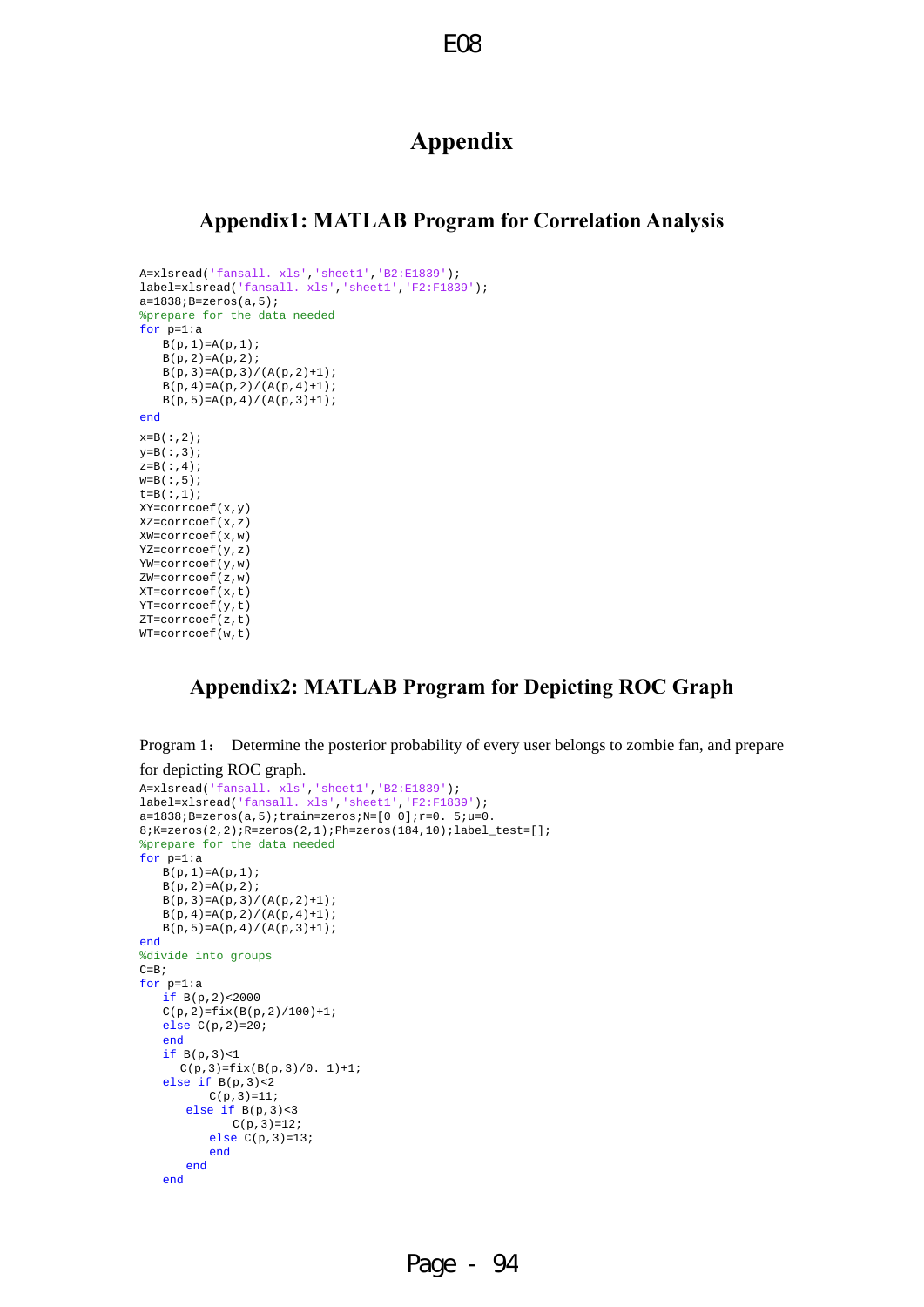```
 if B(p,4)<1 
       C(p, 4) = f i x (B(p, 4) / 0. 1) + 1; else if B(p,4)<10 
            C(p, 4) = fix(B(p, 4)) + 10; else C(p,4)=20; 
         end
     end
     if B(p,5)<1 
       C(p, 5) = fix(B(p, 5)/0. 1) + 1; else if B(p,5)<10 
            C(p, 5) = fix(B(p, 5)) + 10; else C(p,5)=20; 
         end
     end
end
%10-cross validation
indices = crossvalind('Kfold',a,10); 
for i=1:10 
     test=(indices==i);
     train=~test; 
     C_train=C(train,:); 
     label_train=label(train,:); 
     C_test=C(test,:); 
     label_test=[label_test;label(test,:)]; 
     [b,d]=size(label_train); 
    c=a-b; N=[0 0]; 
   % count
     for p=1:b 
        for j=1:2 if label_train(p,1)==j 
                \, N( \, j ) =N( \, j ) +1 \, ;
             end
         end
     end
     D=ones(2,5,20); 
     for p=1:b 
        for j=1:2 if label_train(p,1)==j 
                  for m=1:5 
                       for n=1:20 
                           if C_train(p,m)==n 
                          D(j,m,n)=D(j,m,n)+1; end
                      end
                  end
              end
         end
     end
    for j=1:2 for m=1:5 
             for n=1:20 
                 E(j,m,n)=D(j,m,n)/N(j); end
         end
     end
    %likelihood probability & posterior probability
    Psf=ones(c,1);Pst=ones(c,1); 
    for p=1:c 
         for k=1:5 
            Pf(p,k)=E(2,k,C_test(p,k));Pt(p,k)=E(1,k,C_test(p,k)); end
        for k=1:5 if k==1|k==2|k==4|k==5 
             \mathtt{Psf(p,1)=} \mathtt{Psf(p,1)*} \mathtt{Pf(p,k)};
            Pst(p,1)=Pst(p,1)*Pt(p,k); end
         end
        Ph(p,i)=r*Psf(p,1)/((1-r)*Pst(p,1)); end
end
\texttt{P}=\left[\,\texttt{Ph}(\,\colon,1\,);\,\texttt{Ph}(\,\colon,2\,);\,\texttt{Ph}(\,\colon,3\,);\,\texttt{Ph}(\,\colon,4\,);\,\texttt{Ph}(\,\colon,5\,);\,\texttt{Ph}(\,\colon,6\,);\,\texttt{Ph}(\,\colon,7\,);\,\texttt{Ph}(\,\colon,8\,);\,\texttt{Ph}(\,\colon,9\,);\,\texttt{Ph}(\,\colon,10\,)\,\right];xlswrite('note1245. xls',P,'sheet1','B1:B1840'); 
xlswrite('note1245. xls',label_test,'sheet1','A1:A1838');
```
Program 2: Depicting ROC graphs (7 models)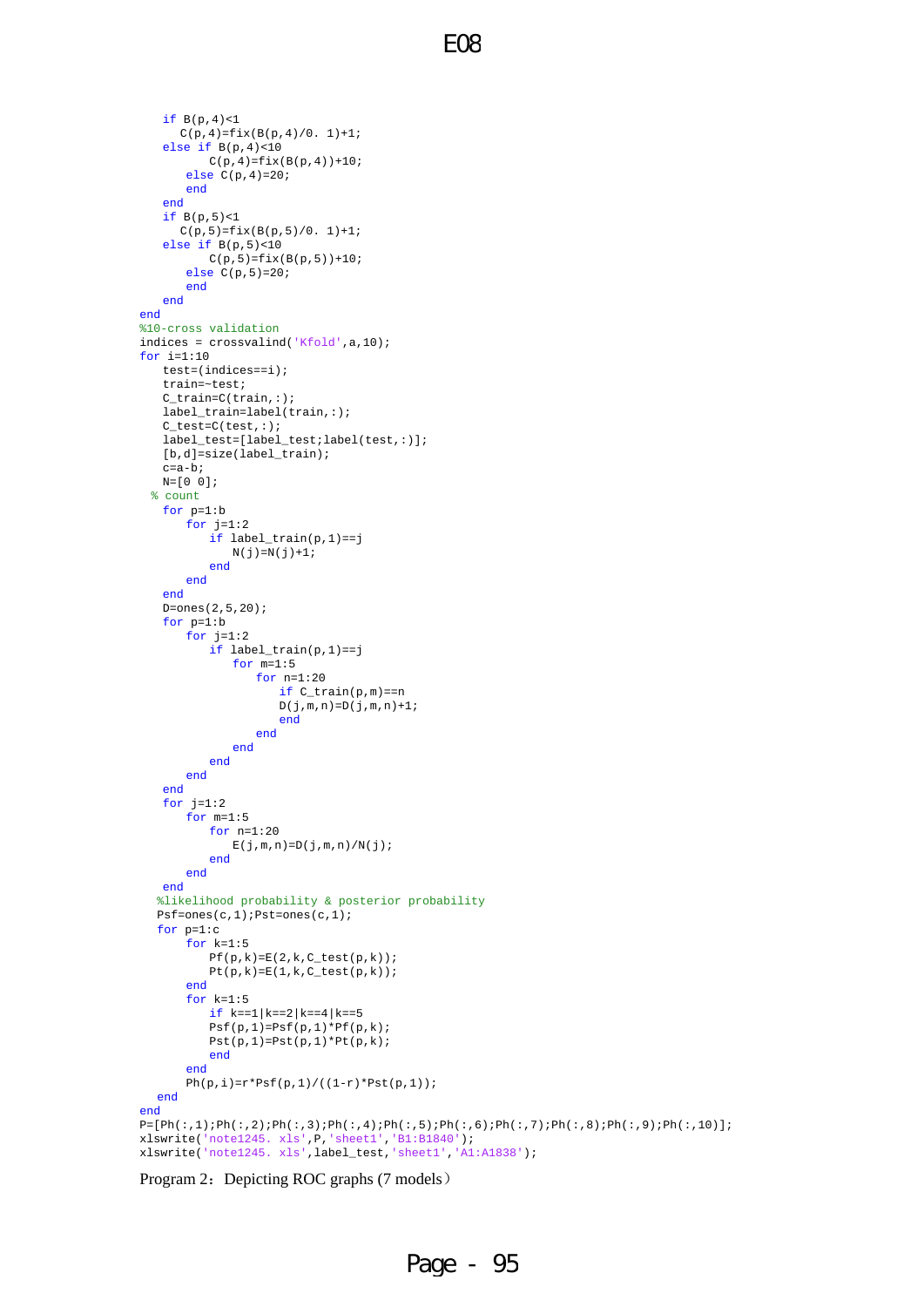```
E08
```

```
A=xlsread('note1-3. xls','sheet1','A1:B1838'); 
B=xlsread('note124. xls','sheet1','A1:B1838'); 
C=xlsread('note125. xls','sheet1','A1:B1838'); 
D=xlsread('note1-4. xls','sheet1','A1:B1838'); 
E=xlsread('note1235. xls','sheet1','A1:B1838'); 
F=xlsread('note1245. xls','sheet1','A1:B1838'); 
G=xlsread('note1-5. xls','sheet1','A1:B1838'); 
tp=0;fp=0;p=0;n=0;for i=1:1838 
   if A(i,1) == 1n=n+1; else p=p+1; 
    end
end
for i=1:1838 
   if A(i,1) == 1 fp=fp+1; 
    else tp=tp+1; 
    end
    plot(fp/n,tp/p,'b') 
    hold on
    xlabel('FPR(True Positive Rate£©') 
    ylabel('TPR(False Positive Rate£©') 
    grid on
    axis square
end
tp=0;fp=0;p=0;n=0;for i=1:1838 
   if B(i,1) == 1n=n+1; else p=p+1; 
    end
end
hold on
for i=1:1838 
   if B(i,1) == 1fp=fp+1; else tp=tp+1; 
    end
    plot(fp/n,tp/p,'g') 
    hold on
end
tp=0;fp=0;p=0;n=0;for i=1:1838 
   if C(i, 1) == 1 n=n+1; 
    else p=p+1; 
    end
end
hold on
for i=1:1838 
   if C(i,1) == 1fp=fp+1; else tp=tp+1; 
    end
    plot(fp/n,tp/p,'r') 
    hold on
end
tp=0;fp=0;p=0;n=0;for i=1:1838 
   if D(i,1) == 1 n=n+1; 
    else p=p+1; 
    end
end
hold on
for i=1:1838 
   if D(i,1) == 1fp = fp + 1; else tp=tp+1; 
    end
    plot(fp/n,tp/p,'c') 
    hold on
end
tp=0;fp=0;p=0;n=0;for i=1:1838 
   if E(i,1) == 1
```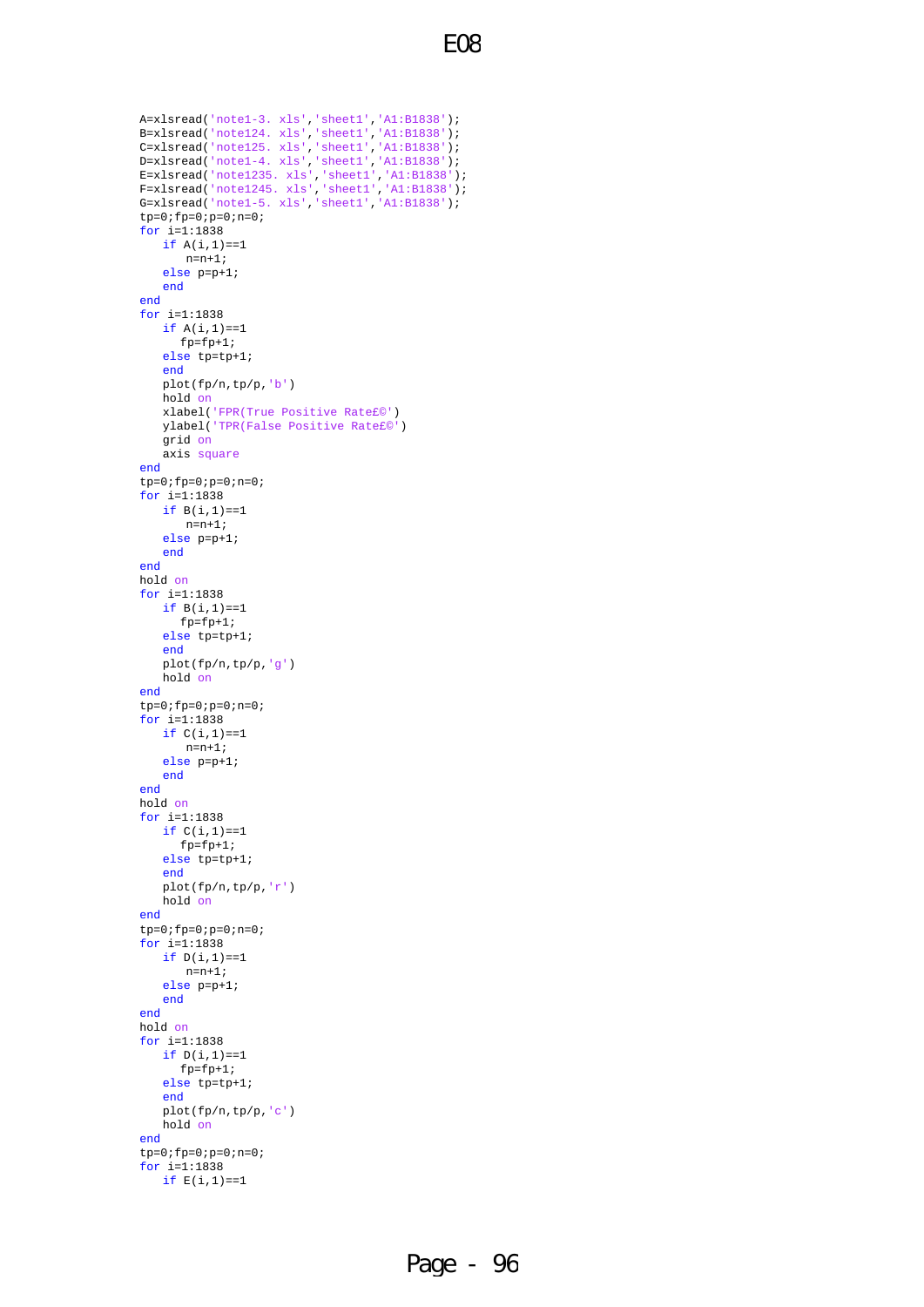$n = n + 1;$  else p=p+1; end end hold on for i=1:1838 if  $E(i,1) == 1$  fp=fp+1; else tp=tp+1; end plot(fp/n,tp/p,'m') hold on end  $tp=0;fp=0;p=0;n=0;$ for i=1:1838 if  $F(i, 1) = 1$  n=n+1; else p=p+1; end end hold on for i=1:1838 if  $F(i,1) == 1$  fp=fp+1; else tp=tp+1; end plot(fp/n,tp/p,'y') hold on end  $tp=0;fp=0;p=0;n=0;$ for i=1:1838 if  $G(i, 1) == 1$  n=n+1; else p=p+1; end end hold on for i=1:1838 if  $G(i,1) == 1$  fp=fp+1; else tp=tp+1; end plot(fp/n,tp/p,'k') hold on end

# **Appendix3: MATLAB Program for Model Testing of Recognition**

# **Performance**

```
A=xlsread('fansall. xls','sheet1','B2:E1839'); 
label=xlsread('fansall. xls','sheet1','F2:F1839'); 
A_test=xlsread('fansalltest. xls','sheet1','B2:E205'); 
label_test=xlsread('fansalltest. xls','sheet1','F2:F205'); 
a=1838; b=204; B=zeros(a,5); B_test=zeros(b,5); N=[0 0]; r=0. 5; u=0. 6; K=zeros(2,2);%prepare for the data needed
for p=1:a 
   B(p,1)=A(p,1);B(p, 2) = A(p, 2);B(p, 3) = A(p, 3) / (A(p, 2) + 1);B(p, 4) = A(p, 2) / (A(p, 4) + 1);B(p,5)=A(p,4)/(A(p,3)+1);end
for p=1:b 
   B_test(p,1)=A_test(p,1);B_test(p,2)=A_test(p,2);
   B_test(p,3)=A_test(p,3)/(A_test(p,2)+1); B_test(p,4)=A_test(p,2)/(A_test(p,4)+1); 
   B_{\text{test}(p,5)} = A_{\text{test}(p,4)} / (A_{\text{test}(p,3)+1)};end
%分组
C=B;C_test=B_test;
```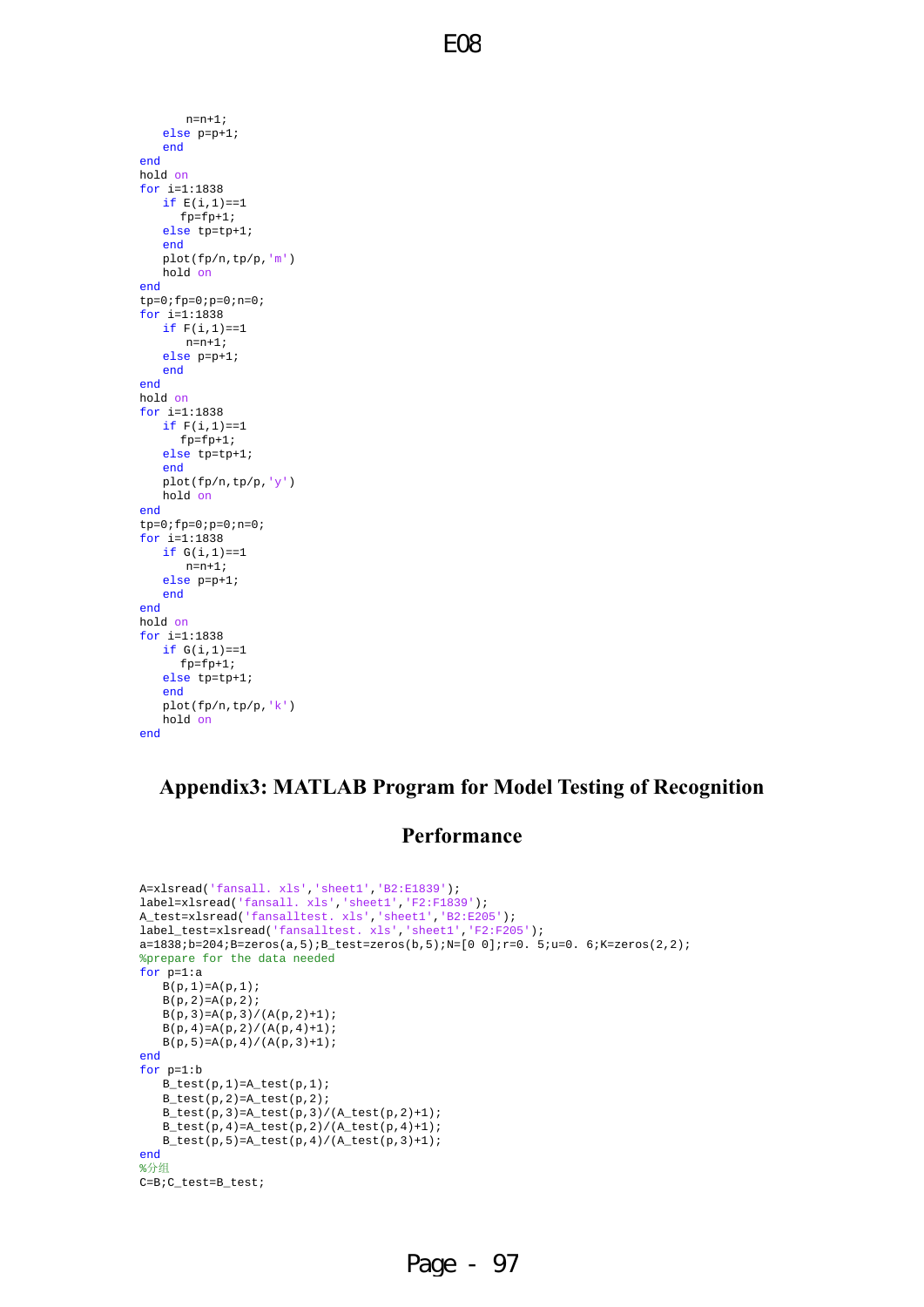```
for p=1:a 
    if B(p,2)<2000 
       C(p, 2) = f i x (B(p, 2) / 100) + 1; else C(p,2)=20; 
     end
    if B(p,3)<1 
      C(p,3)=fix(B(p,3)/0. 1)+1; else if B(p,3)<2 
           C(p, 3) = 11; else if B(p,3)<3 
               C(p, 3) = 12; else C(p,3)=13; 
            end
         end
     end
    if B(p,4)<1 
       C(p, 4) = f i x (B(p, 4) / 0. 1) + 1; else if B(p,4)<10 
           C(p, 4) = fix(B(p, 4)) + 10; else C(p,4)=20; 
        end
     end
     if B(p,5)<1 
      C(p, 5) = fix(B(p, 5)/0. 1) + 1; else if B(p,5)<10 
           C(p, 5) = fix(B(p, 5)) + 10; else C(p,5)=20; 
        end
    end
end
for p=1:b 
    if B_test(p,2)<2000 
    C_{\text{test}(p,2)} = fix(B_{\text{test}(p,2)}/100) + 1; else C_test(p,2)=20; 
     end
     if B_test(p,3)<1 
       C_{\text{test}(p,3)} = fix(B_{\text{test}(p,3)}/0. 1) + 1;else if B_{test}(p,3) < 2 C_test(p,3)=11; 
         else if B_test(p,3)<3 
               C_{\text{test}(p,3)=12}; else C_test(p,3)=13; 
            end
         end
     end
     if B_test(p,4)<1 
       C_{\text{test}(p,4)} = fix(B_{\text{test}(p,4)}/0. 1) + 1; else if B_test(p,4)<10 
           C_test(p,4)=fix(B_test(p,4))+10; else C_test(p,4)=20; 
         end
     end
    if B_test(p,5) < 1C_{\text{test}(p,5)} = fix(B_{\text{test}(p,5)}/0. 1) + 1; else if B_test(p,5)<10 
           C_{\text{test}(p,5)} = fix(B_{\text{test}(p,5)}) + 10; else C_test(p,5)=20; 
        end
    end
end
N=[0 0]; 
  % count
    for p=1:a 
        for j=1:2 
            if label(p,1)==j 
               N(j)=N(j)+1; end
         end
     end
    D=ones(2,5,20); 
     for p=1:a 
        for j=1:2 
             if label(p,1)==j 
                for m=1:5 
                     for n=1:20 
                        if C(p,m) == n
```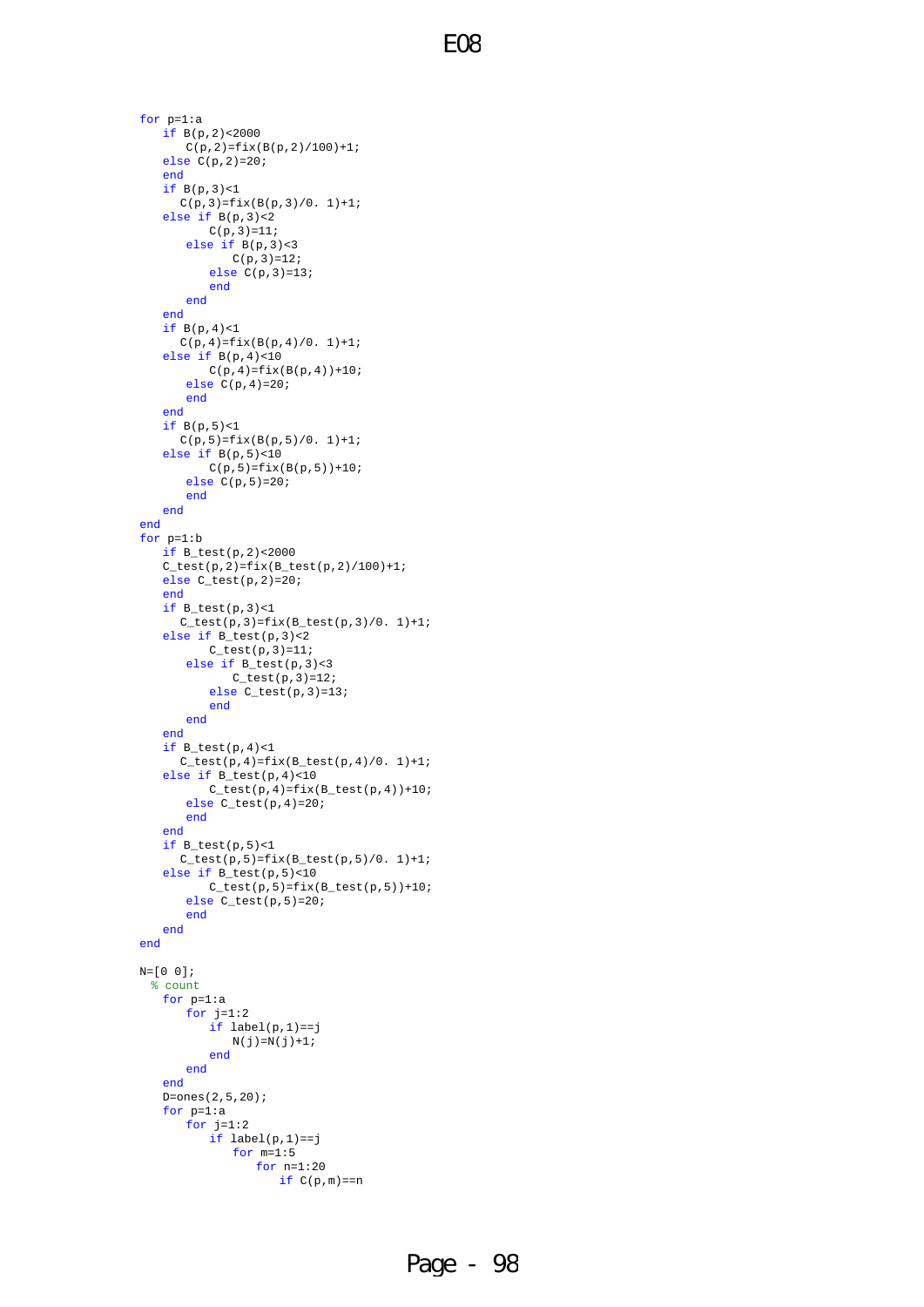```
\texttt{D}(\texttt{j},\texttt{m},\texttt{n})\!=\!\!\texttt{D}(\texttt{j},\texttt{m},\texttt{n})\!+\!1\! ;
                        end
                    end
                end
            end
        end
    end
   for j=1:2 for m=1:5 
           for n=1:20E(j,m,n)=D(j,m,n)/N(j); end
        end
    end
    %likelihood probability & posterior probability
   Psf=ones(b,1);Pst=ones(b,1); 
    for p=1:b 
        for k=1:5 
           Pf(p,k)=E(2,k,C_test(p,k));Pt(p,k)=E(1,k,C_test(p,k)); end
        for k=1:4 
           Psf(p,1)=Psf(p,1)*Pf(p,k);Pst(p,1)=Pst(p,1)*Pt(p,k);
        end
       Ph(1,p)=r*Psf(p)/(r*Psf(p)+(1-r)*Pst(p));if Ph(1,p)=ulabel\_test1(p,1)=2; else label_test1(p,1)=1; 
        end
     %evaluate
        for m=1:2 
            for n=1:2 
                if label_test(p,1)==m&&label_test1(p,1)==n 
                       K(m, n) = K(m, n) + 1; end
            end
        end
    end
recall=K(2,2)/(K(2,1)+K(2,2))%召回率
precision=K(2,2)/(K(1,2)+K(2,2))%准确率
F1=2*recall*precision/(recall+precision)%F1值
```
# **Appendix4: MATLAB Program for UI Producing**

```
function varargout = gui(varargin) 
gui_Singleton = 1; 
gui_State = struct('gui_Name', mfilename, . . . 
                'gui_Singleton', gui_Singleton, . . .
 'gui_OpeningFcn', @gui_OpeningFcn, . . . 
 'gui_OutputFcn', @gui_OutputFcn, . . . 
                'gui_LayoutFcn', [],<br>'gui_Callback', []);
                'gui_Callback',
if nargin && ischar(varargin{1}) 
    gui_State. gui_Callback = str2func(varargin{1}); 
end
if nargout 
   [varargout{1:}nargout}] = gui\_mainfon(gui\_State, varargin{:});
else
    gui_mainfcn(gui_State, varargin{:}); 
end
end
% End initialization code - DO NOT EDIT
% --- Executes just before gui is made visible. 
function gui_OpeningFcn(hObject, eventdata, handles, varargin) 
% This function has no output args, see OutputFcn. 
% hObject handle to figure
% eventdata reserved - to be defined in a future version of MATLAB
% handles structure with handles and user data (see GUIDATA)
% varargin command line arguments to gui (see VARARGIN)
```
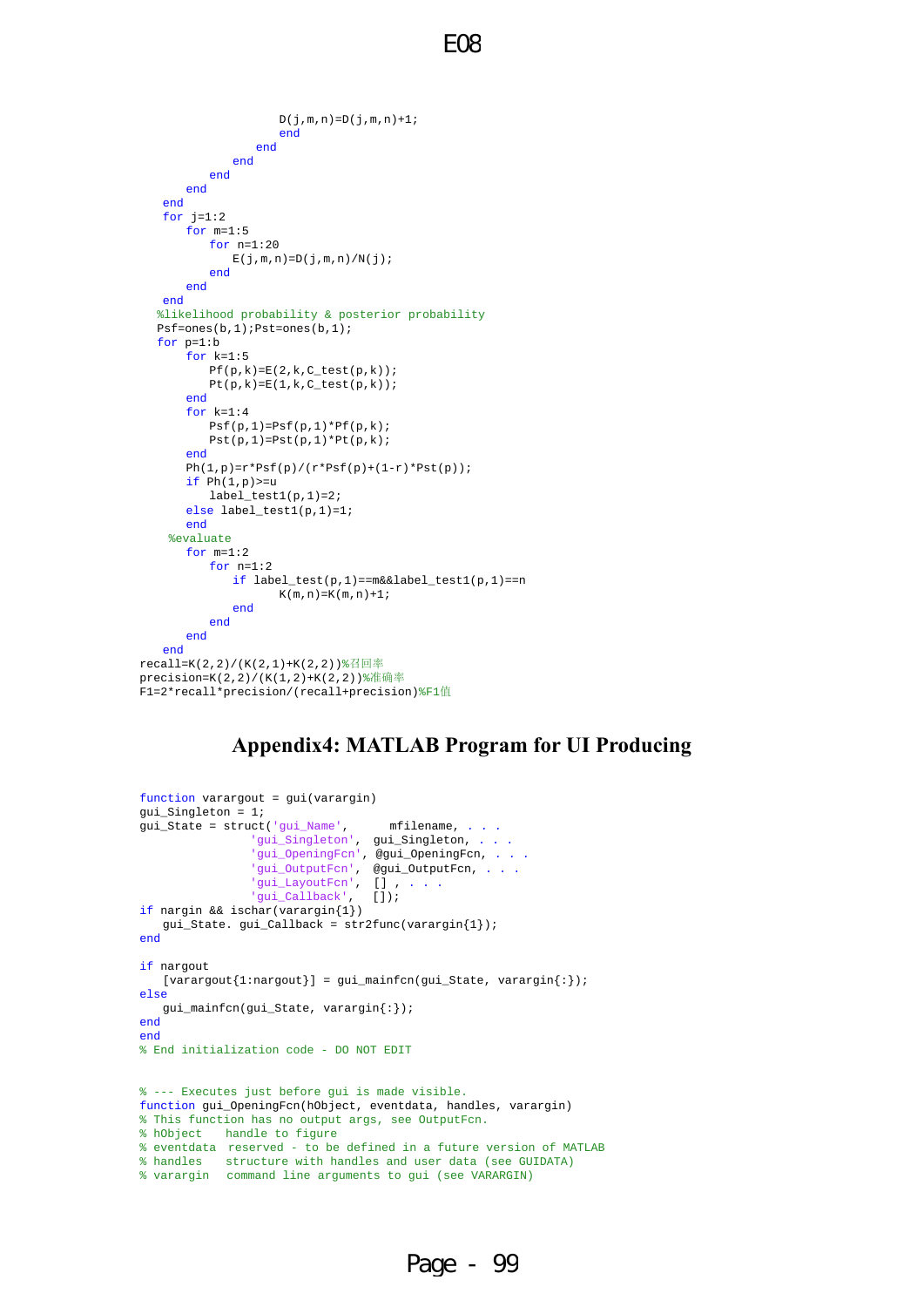```
E08
```

```
% Choose default command line output for gui
handles. output = hObject; 
% Update handles structure
guidata(hObject, handles); 
end
% UIWAIT makes gui wait for user response (see UIRESUME)
% uiwait(handles. figure1);
% --- Outputs from this function are returned to the command line. 
function varargout = gui_OutputFcn(hObject, eventdata, handles) 
% varargout cell array for returning output args (see VARARGOUT);
% hObject handle to figure
% eventdata reserved - to be defined in a future version of MATLAB
% handles structure with handles and user data (see GUIDATA)
% Get default command line output from handles structure
varargout{1} = handles. output;
end
function radiobutton1_Callback(hObject, eventdata, handles) 
global e1; 
set(handles. text8,'string',''); 
set(handles. radiobutton1, 'value', 1);
set(handles. radiobutton2,'value',0); 
set(handles. radiobutton3,'value',0); 
%if (get(hObject,'value')==get(hObject,'Max'));
  e1=1;%end
end
function radiobutton2_Callback(hObject, eventdata, handles) 
global e1; 
set(handles. text8,'string',''); 
set(handles. radiobutton1,'value',0); 
set(handles. radiobutton2,'value',1); 
set(handles. radiobutton3,'value',0); 
%if (get(hObject,'value')==get(hObject,'Max'));
  e1=2;%end
end
function radiobutton3_Callback(hObject, eventdata, handles) 
global e1; 
set(handles. text8,'string',''); 
set(handles. radiobutton1,'value',0); 
set(handles. radiobutton2,'value',0); 
set(handles. radiobutton3, 'value', 1);
%if (get(hObject,'value')==get(hObject,'Max'));
  e1=3;%end
end
function radiobutton4 Callback(hObject, eventdata, handles)
global u; 
set(handles. text8,'string',''); 
set(handles. radiobutton4,'value',1); 
set(handles. radiobutton5,'value',0); 
set(handles. radiobutton6, 'value', 0);
set(handles. radiobutton7,'value',0); 
set(handles. radiobutton8,'value',0); 
%if (get(hObject,'value')==get(hObject,'Max'));
   u=0.9;
%end
end
function radiobutton5_Callback(hObject, eventdata, handles) 
global u; 
set(handles. text8,'string',''); 
set(handles. radiobutton4,'value',0);
set(handles. radiobutton5, 'value',1);
set(handles. radiobutton6,'value',0); 
set(handles. radiobutton7, 'value',0);
set(handles. radiobutton8,'value',0); 
%if (get(hObject,'value')==get(hObject,'Max'));
   u=0.7;
%end
end
```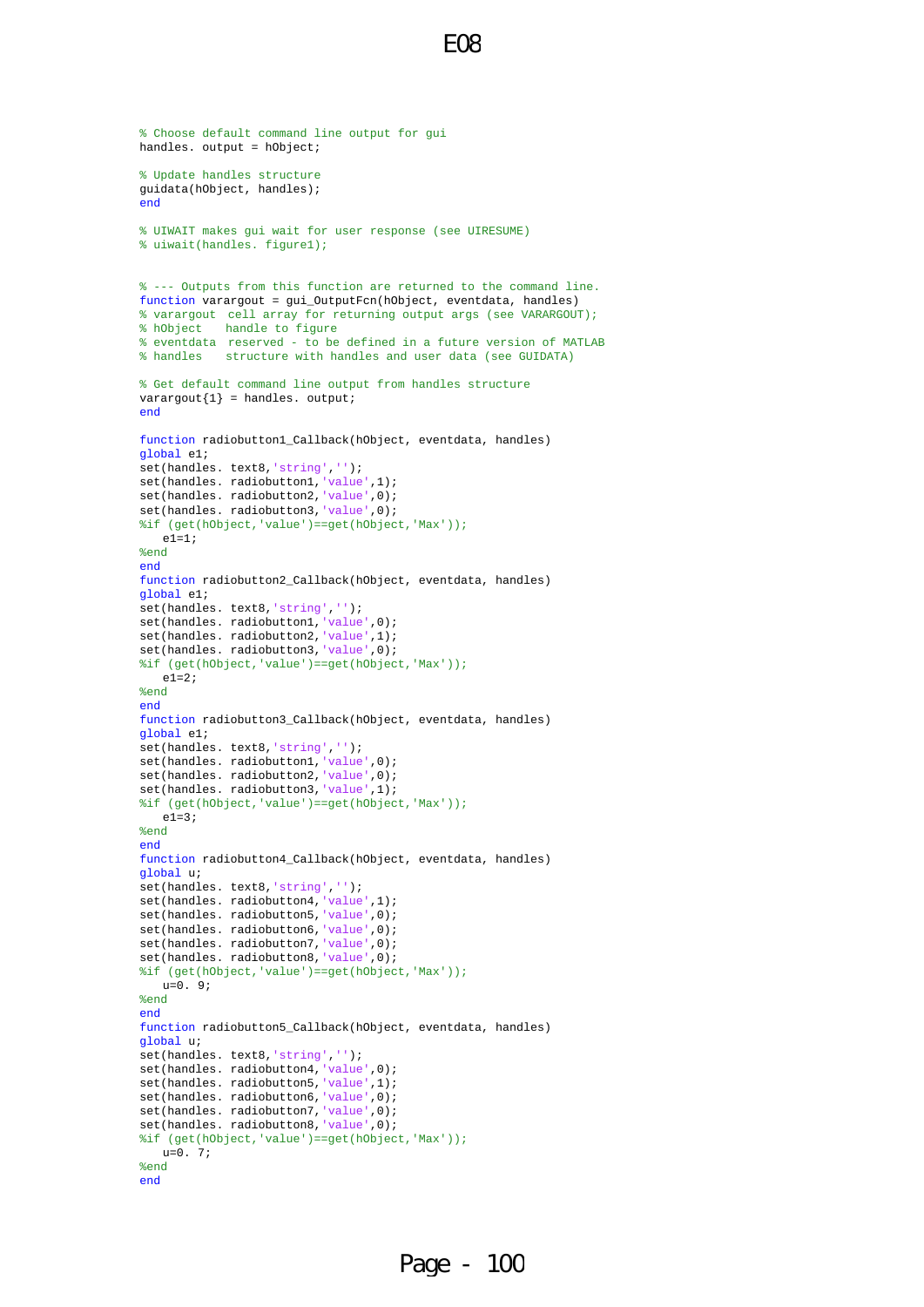```
function radiobutton6_Callback(hObject, eventdata, handles) 
global u; 
set(handles. text8,'string',''); 
set(handles. radiobutton4,'value',0); 
set(handles. radiobutton5,'value',0); 
set(handles. radiobutton6, 'value', 1);
set(handles. radiobutton7,'value',0); 
set(handles. radiobutton8,'value',0); 
%if (get(hObject,'value')==get(hObject,'Max'));
  u=0.5;
%end
end
function radiobutton7_Callback(hObject, eventdata, handles) 
global u; 
set(handles. text8,'string',''); 
set(handles. radiobutton4,'value',0); 
set(handles. radiobutton5,'value',0); 
set(handles. radiobutton6,'value',0); 
set(handles. radiobutton7,'value',1); 
set(handles. radiobutton8,'value',0); 
%if (get(hObject,'value')==get(hObject,'Max'));
   u=0.4;
%end
end
function radiobutton8_Callback(hObject, eventdata, handles) 
global u; 
set(handles. text8,'string',''); 
set(handles. radiobutton4,'value',0); 
set(handles. radiobutton5,'value',0); 
set(handles. radiobutton6,'value',0); 
set(handles. radiobutton7,'value',0); 
set(handles. radiobutton8, 'value', 1);
%if (get(hObject,'value')==get(hObject,'Max'));
  u=0.3;
%end
end
function edit3_Callback(hObject, eventdata, handles) 
set(handles. text8,'string','');
input = str2num(get(hObject,'String')); 
guidata(hObject, handles); 
end
function edit3_CreateFcn(hObject, eventdata, handles) 
% Hint: edit controls usually have a white background on Windows. 
      See ISPC and COMPUTER.
if ispc && isequal(get(hObject,'BackgroundColor'), get(0,'defaultUicontrolBackgroundColor')) 
    set(hObject,'BackgroundColor','white'); 
end
end
function edit4 Callback(hObject, eventdata, handles)
set(handles. text8,'string','');
input = str2num(get(hObject,'String')); 
guidata(hObject, handles); 
end
function edit4 CreateFcn(hObject, eventdata, handles)
% Hint: edit controls usually have a white background on Windows. 
      See ISPC and COMPUTER.
if ispc && isequal(get(hObject,'BackgroundColor'), get(0,'defaultUicontrolBackgroundColor')) 
    set(hObject,'BackgroundColor','white'); 
end
end
function edit5_Callback(hObject, eventdata, handles) 
set(handles. text8,'string',''); 
input = str2num(get(hObject,'String')); 
guidata(hObject, handles); 
end
function edit5_CreateFcn(hObject, eventdata, handles) 
% Hint: edit controls usually have a white background on Windows. 
      See ISPC and COMPUTER.
if ispc && isequal(get(hObject,'BackgroundColor'), get(0,'defaultUicontrolBackgroundColor')) 
    set(hObject,'BackgroundColor','white'); 
end
end
function pushbutton1_Callback(hObject, eventdata, handles) 
f=get(handles. edit3,'String'); 
g=get(handles. edit4,'String'); 
h=get(handles. edit5,'String');
```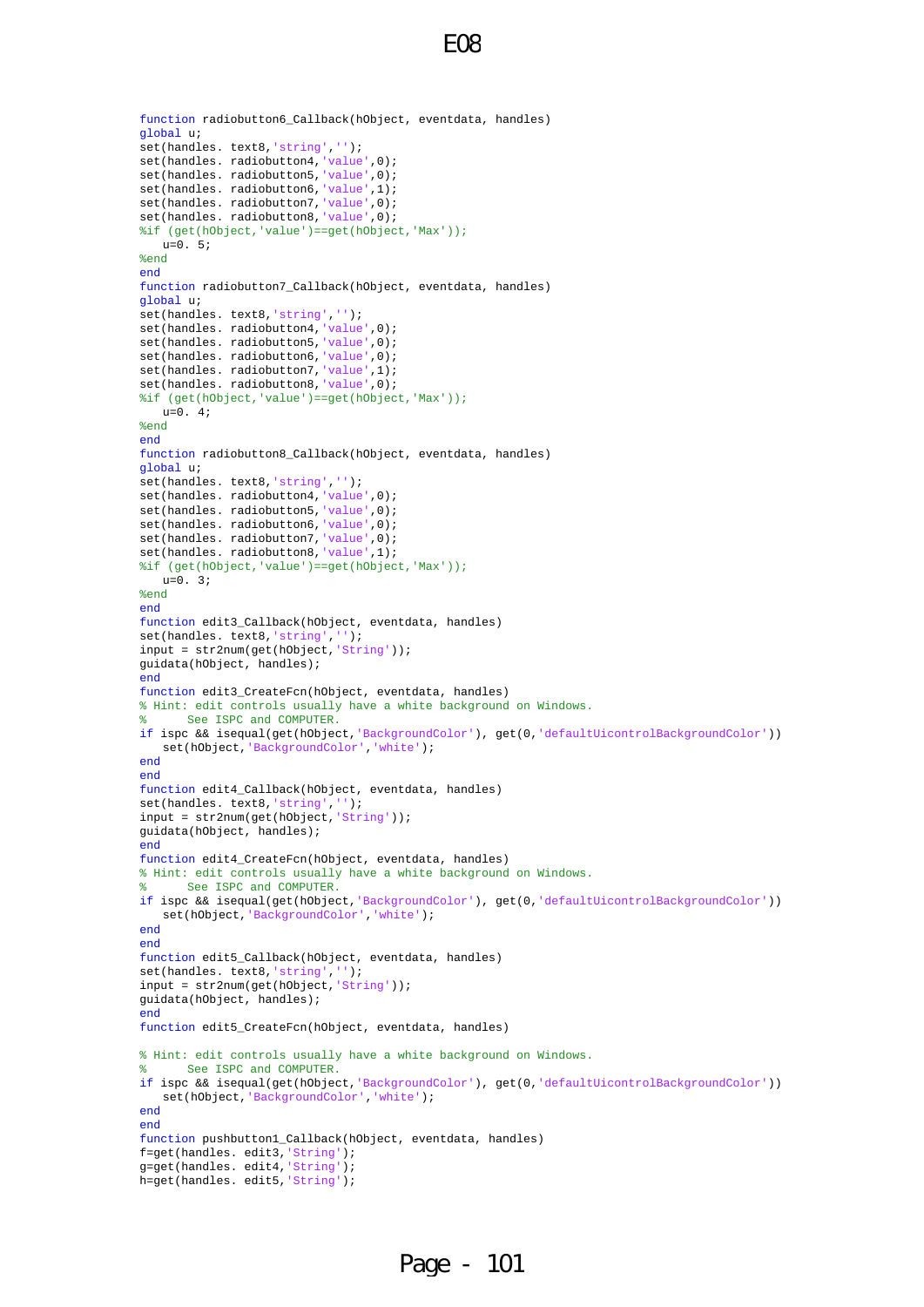```
f1=str2num(f);g1=str2num(g); 
h1=str2num(h); 
global e1; 
global u; 
%check 
if (get(handles. radiobutton4,'value')+get(handles. radiobutton5,'value')+get(handles. 
radiobutton6,'value')+get(handles. radiobutton7,'value')+get(handles. 
radiobutton8,'value')==0)||(get(handles. radiobutton1,'value')+get(handles. 
radiobutton2,'value')+get(handles. 
radiobutton3,'value')==0)||(f1<0)||(g1<0)||(h1<0)||(f1>2000) 
    set(handles. text8,'string','error!');
else A_test=[e1,f1,g1,h1]; 
     A=xlsread('fansall. xls','sheet1','B2:E1839'); 
     label=xlsread('fansall. xls','sheet1','F2:F1839'); 
     a=1838;b=1;r=0. 5; 
     %prepare for the data needed
     for p=1:a 
        B(p,1)=A(p,1);B(p, 2) = A(p, 2);\rm B\,(\,p\,,\,3\,) =A(p, 3) / (A(p, 2)+1);
        \texttt{B}(\texttt{p},\texttt{4})\!=\!\!\texttt{A}(\texttt{p},\texttt{2})\,/\,(\texttt{A}(\texttt{p},\texttt{4})\!+\!\!1) ;
        B(p, 5) = A(p, 4)/(A(p, 3) + 1); end
     for p=1:b 
       B_test(p,1)=A_test(p,1); B_test(p,2)=A_test(p,2); 
        B_test(p,3)=A_test(p,3)/(A_test(p,2)+1);B_test(p,4)=A_test(p,2)/(A_test(p,4)+1); B_test(p,5)=A_test(p,4)/(A_test(p,3)+1); 
     end
     %divide into groups
     C=B;C_test=B_test; 
     for p=1:a 
        if B(p,2)<2000 
           C(p, 2)=fix(B(p, 2)/100)+1; else C(p,2)=20; 
         end
         if B(p,3)<1 
        C(p, 3) = f i x (B(p, 3) / 0. 1) + 1;else if B(p,3) < 2
            C(p, 3) = 11; else if B(p,3)<3 
               C(p, 3) = 12; else C(p,3)=13; 
                 end
             end
         end
         if B(p,4)<1 
            C(p, 4) = f i x (B(p, 4) / 0. 1) + 1; else if B(p,4)<10 
           C(p, 4) = fix(B(p, 4)) + 10; else C(p,4)=20; 
            end
         end
         if B(p,5)<1 
        C(p, 5) = fix(B(p, 5)/0. 1) + 1;else if B(p,5)<10
           C(p, 5) = fix(B(p, 5)) + 10; else C(p,5)=20; 
             end
         end
     end
     for p=1:b 
         if B_test(p,2)<2000 
    C_{\text{test}(p,2)=fix(B_{\text{test}(p,2)}/100)+1;} else C_test(p,2)=20; 
         end
         if B_test(p,3)<1 
            C_{\text{test}(p,3)} = fix(B_{\text{test}(p,3)}/0. 1) + 1; else if B_test(p,3)<2 
           C_{\text{test}(p,3)=11}; else if B_test(p,3)<3 
                    C test(p, 3)=12;
                 else C_test(p,3)=13; 
                 end
             end
```